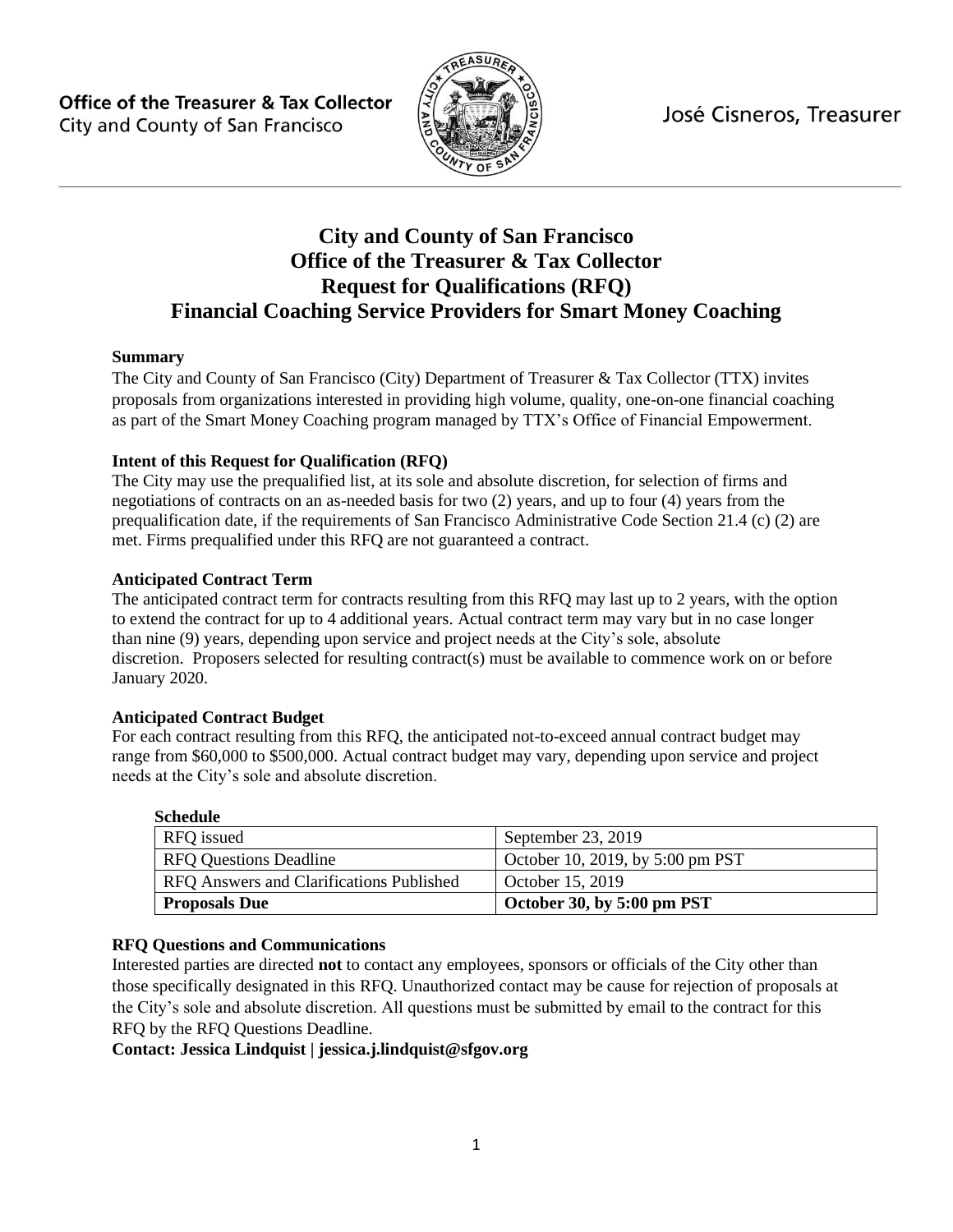

# **1. About the Office of the Treasurer & Tax Collector, Office of Financial Empowerment**

The Office of Financial Empowerment (OFE) is a unique private-public partnership housed within the Office of the Treasurer & Tax Collector of San Francisco that convenes, innovates and advocates to strengthen the economic security and mobility of all San Franciscans. For more than a decade, under the leadership of Treasurer José Cisneros, the OFE has engaged partners inside and outside City Hall to equip San Franciscans with knowledge, skills and resources to strengthen their financial health and well-being.

# **2. Introduction**

The Office of the Treasurer & Tax Collector (TTX) is requesting qualifications and quotes for service from organizations that are interested in becoming service providers for OFE's Smart Money Coaching program. Smart Money Coaching provides high-quality one-on-one financial coaching to individuals living, working or receiving services in San Francisco. OFE is seeking proposals from organizations that have experience working with and providing services to specific populations and communities as defined in the service areas below. **Respondents may apply to serve one or all service areas. However, a separate proposal package for each service area is required.**

OFE seeks proposals from organizations in the following three (3) Smart Money Coaching Service Areas

- **SMC Service Area 1:** Members of San Francisco Health Service System (HSS)
- **SMC Service Area 2:** At-risk Transitional Age Youth (TAY)
- **SMC Service Area 3:** Residents in low-income communities with inequitable financial access and opportunities

Based on Proposals to this RFQ, it is the intent of the City to create a prequalified list of Firms from which the City may select prospective Contractors on an as-needed basis for services indicated below in Section 3, Scope of Services. The City may use the prequalified list, at its sole and absolute discretion, for selection of Firms and negotiations of contracts on an as-needed basis for two (2) years, and up to four (4) years from the prequalification date, if the requirements of San Francisco Administrative Code Section 21.4 (c) (2) are met. Contracts issued to prequalified Firms will have terms of varying lengths depending on the City's needs,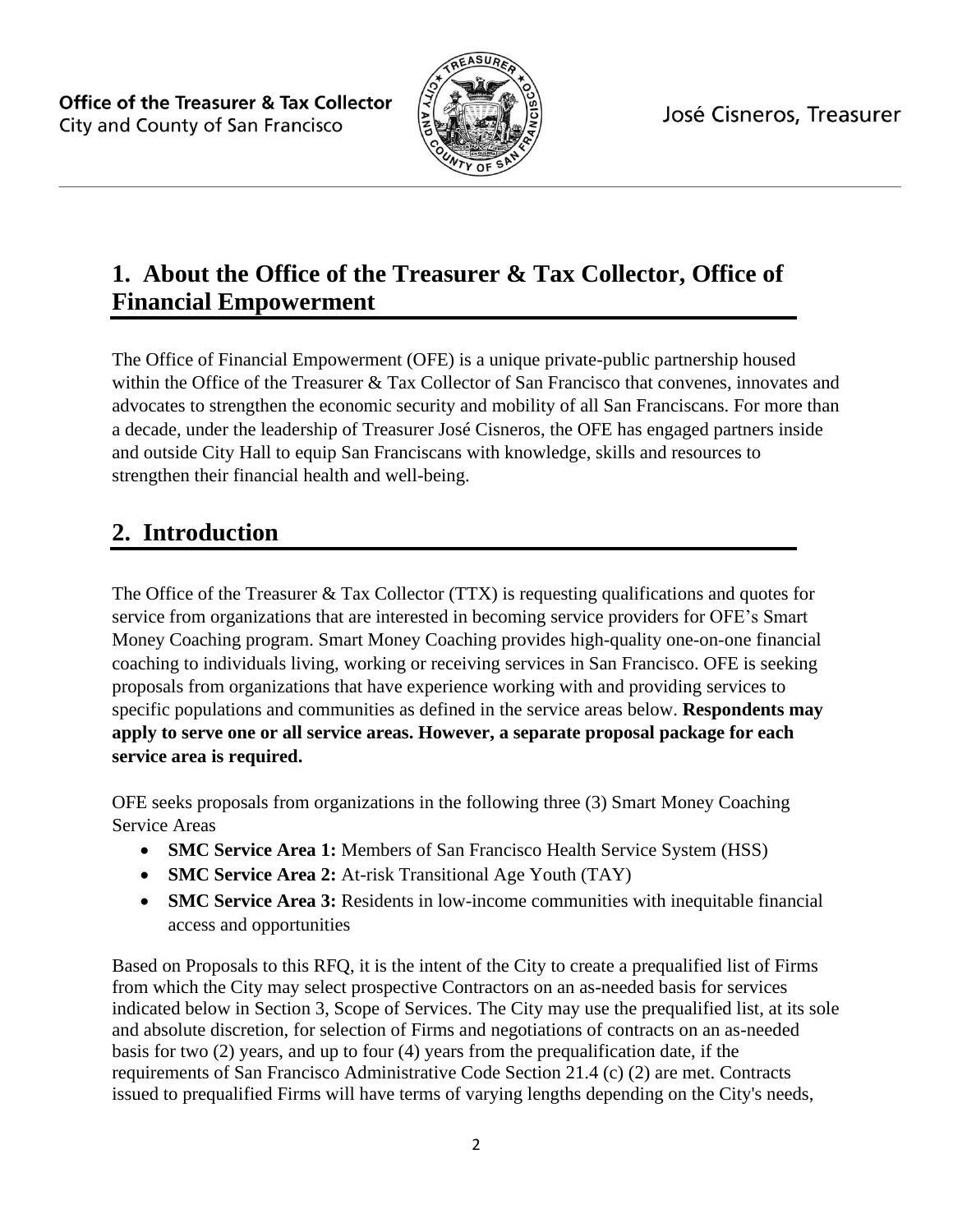

but in no case longer than 9 years. The City reserves the right to procure services similar or identical to the services specified in this RFQ by any other means. Multiple contracts may be awarded at the City's sole and absolute discretion in accordance to San Francisco Administrative Code, Section 21.8. No prequalified Proposer is guaranteed a contract

# **3. Scope of Services**

The Scope of Services is to be used as a general guide and is not intended to be a complete list of all work necessary to complete the project. Organizations should use this description when designing their proposed programs. However, organizations may suggest modifications and/or additions that will, in their estimation, make the program more feasible or effective. The description below outlines the key program elements and services the selected vendor(s) will provide.

Smart Money Coaching is a free, confidential one-on-one financial coaching program that is managed by the Office of Financial Empowerment (OFE). Smart Money Coaches work with clients to assess financial situations, identify financial needs and create personalized action plans based on individual priorities and goals. Financial coaching service providers applying for a Service Area must be able to provide the following core services laid out in that Smart Money Coaching Service Area.

# **I. SMC Service Area 1: Members of San Francisco Health Service System**

# **A. Description of Service**

San Francisco Health Services System (SFHSS) serves over 120,000 members, executing all process phases related to benefit operations and administration of non-pension benefits (including health, dental and vision). Members include both active and retired employees from four participating employer groups and their eligible dependents – the City and County of San Francisco, the San Francisco United School District, the Community College of San Francisco, and the San Francisco Superior Court.

Initially OFE will work with SFHSS to identify between three (3) and seven (7) City and County of San Francisco departments to work with to offer Smart Money Coaching to city employees. Smart Money Coaching in Service Area 1 will begin as early as January 2020 to support City employees, with the opportunity to continue and expand services annually starting July 2020 to reach more SFHSS members.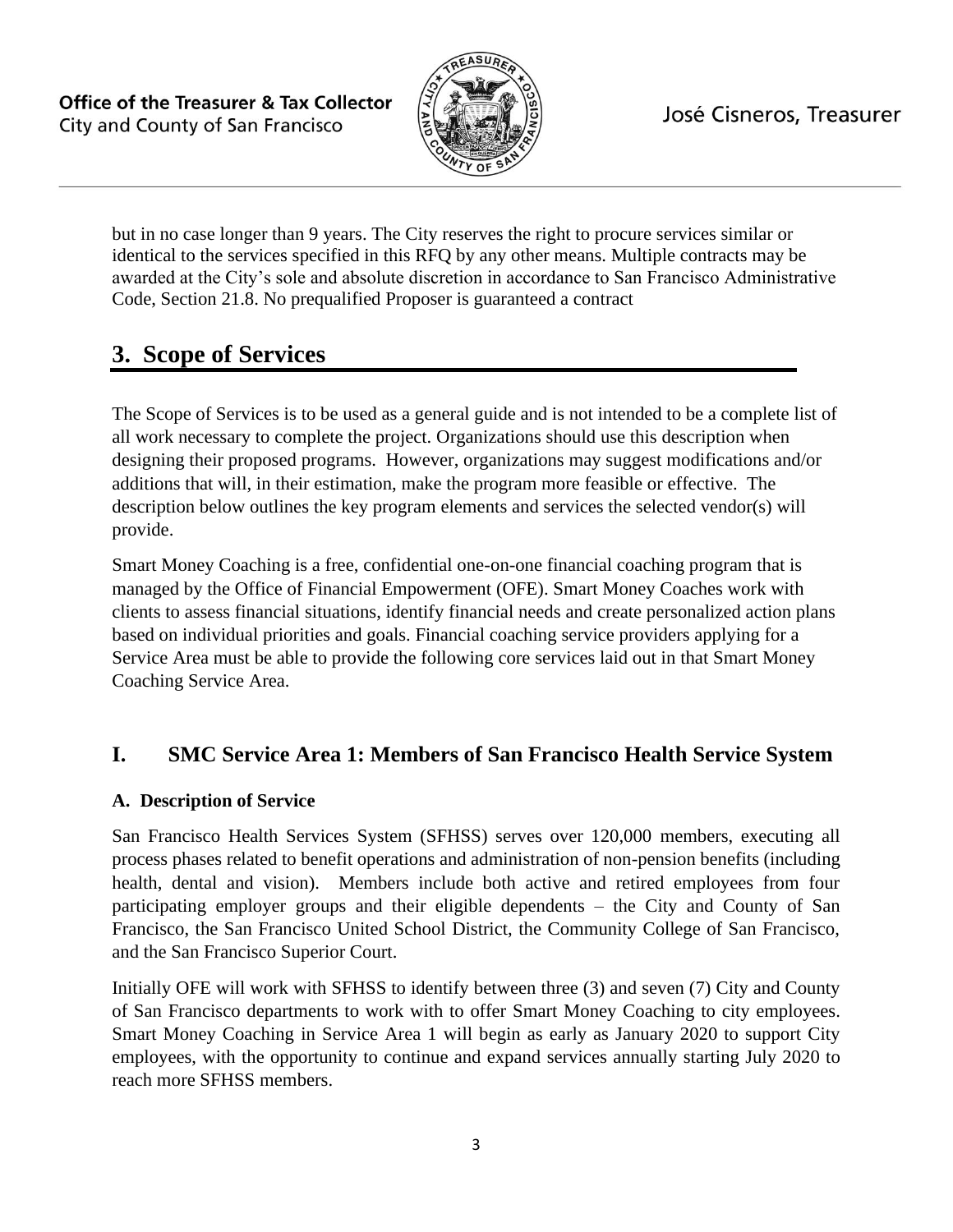

The selected financial coaching service provider must be able to provide the following core services:

- 1. Attend a project kick-off meeting at least 45 days prior to launch of service to discuss communications, project timeline, and program strategy.
- 2. Recruit, hire, train and supervise financial coaches to provide services through the Smart Money Coaching program.
- 3. Provide 1 full time financial coach to serve Smart Money Coaching clients through oneon-one financial coaching sessions 5 days/week, with flexibility to expand coaching services after the first six months as needed.
- 4. Ensure that each Smart Money Coaching financial coach is a Certified Financial Counselor through the National Association of Certified Credit Counselors (NACCC), which enables them to provide financial coaching through Smart Money Coaching. If they are not currently certified, a plan and timeline for certification must be included in the proposal. The initial training, certification and any continued education provided by your organization should be included in the proposal.
- 5. Attend events and conduct outreach activity to build awareness and engage SFHSS members to schedule appointments for one-on-one financial coaching.
- 6. Provide educational workshops on an as-needed basis for topics that include debt management, credit scores and financial planning to help engage SFHSS members to schedule appointment for one-on-one financial coaching.
- 7. The selected service provider must be able to provide coaching services in-person at locations determined by OFE and SFHSS as well as remotely, either online and/or by phone.
- 8. Provide coaching services during the week, including a schedule that allows for daytime, evening and weekend coaching services.
- 9. The selected service provider must provide a tool for members of SFHSS to schedule their own appointments, either online and/or by phone.
- 10. Work with clients in one-on-one Smart Money Coaching sessions; conduct full client intake, needs assessment and establish an action plan with each client to achieve their financial goals.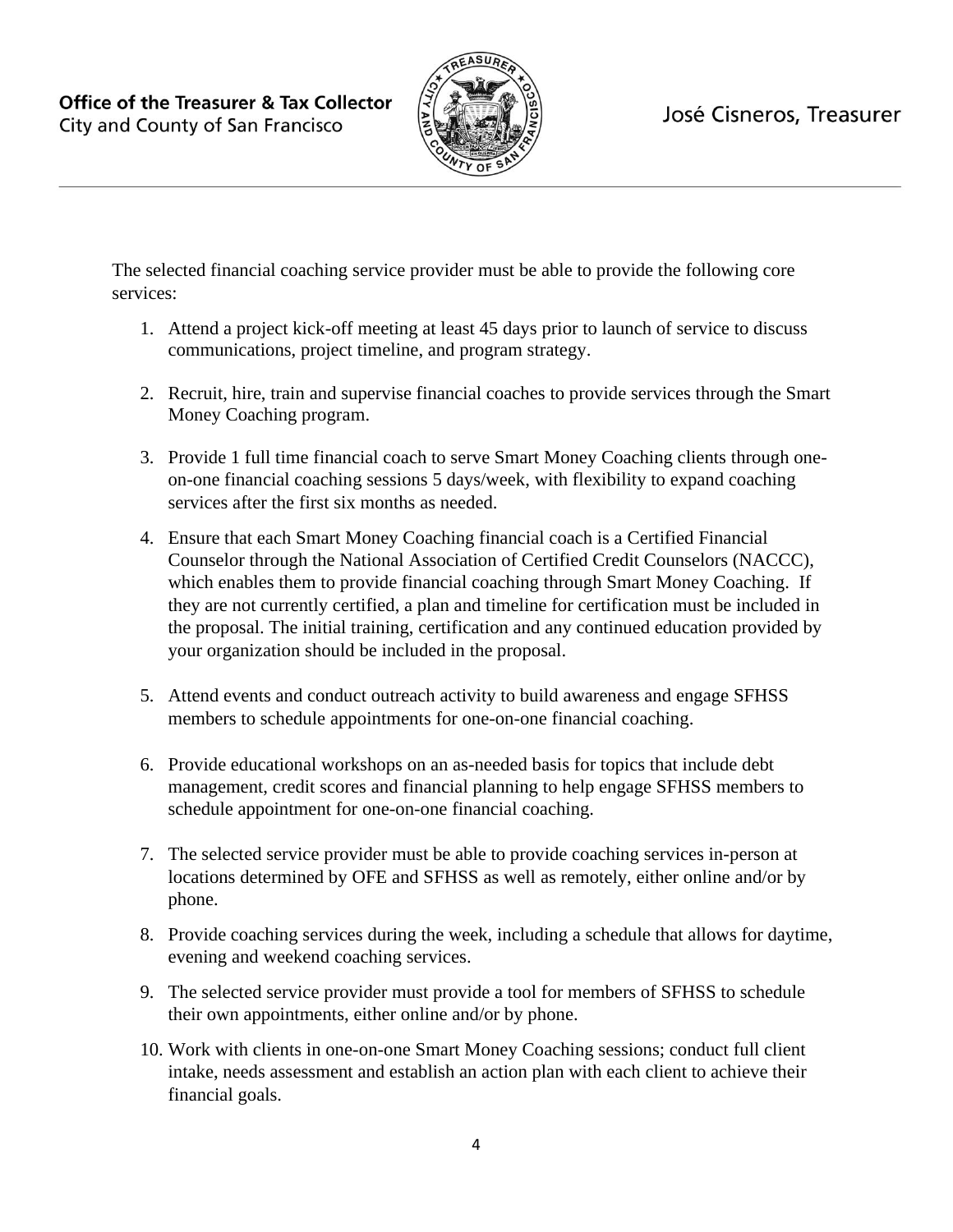

- 11. Screen clients in one-on-one financial coaching for safe, affordable financial products and connect them as needed.
- 12. Administer the Consumer Financial Protection Bureau's (CFPB) Financial Well-Being Survey, a short questionnaire that assesses clients' perceptions about their financial health, during the first coaching session and three months after the first coaching session to assess improved financial well-being.
- 13. Schedule follow-up appointments with one-on-one coaching clients to ensure strong client retention, which is critical to outcome achievement.
- 14. Collect 4 client stories quarterly that highlight how the program has helped clients improve their financial health.
- 15. Track client attendance and outcomes to develop and execute on strategies to ensure that the program meets service and outcome objectives of the grant.
- 16. Track additional data from clients based on discussions with OFE to assess the financial needs of SFHSS members and opportunities to expand financial well-being services offered.
- 17. Participate in Smart Money Coaching continued education trainings through OFE at a minimum of 8 hours per year. These trainings leverage expertise from City Hall and local community partners to integrate best practices into Smart Money Coaching. Examples of training topics include resolution processes for ChexSystems, understanding local asset limits and supporting victims of economic abuse.
- 18. Utilize a Smart Money Coaching data system to be identified by OFE to ensure consistency in data tracking, outcomes and impact, and ease of access for clients to Smart Money Coaching.
- 19. Participate in training on benefits and well-being services offered by SFHSS to connect members to additional benefits and services offered.
- 20. Participate in monthly check-in meetings with OFE and the SFHSS Well-Being team to discuss client attendance and outcomes and troubleshoot any issues that arise.
- 21. Provide a monthly report to OFE by the  $10<sup>th</sup>$  day of subsequent month that includes attendance data, activities conducted, outcomes achieved and any strategies to strengthen engagement in upcoming months.

# **B. Service and Outcome Objectives**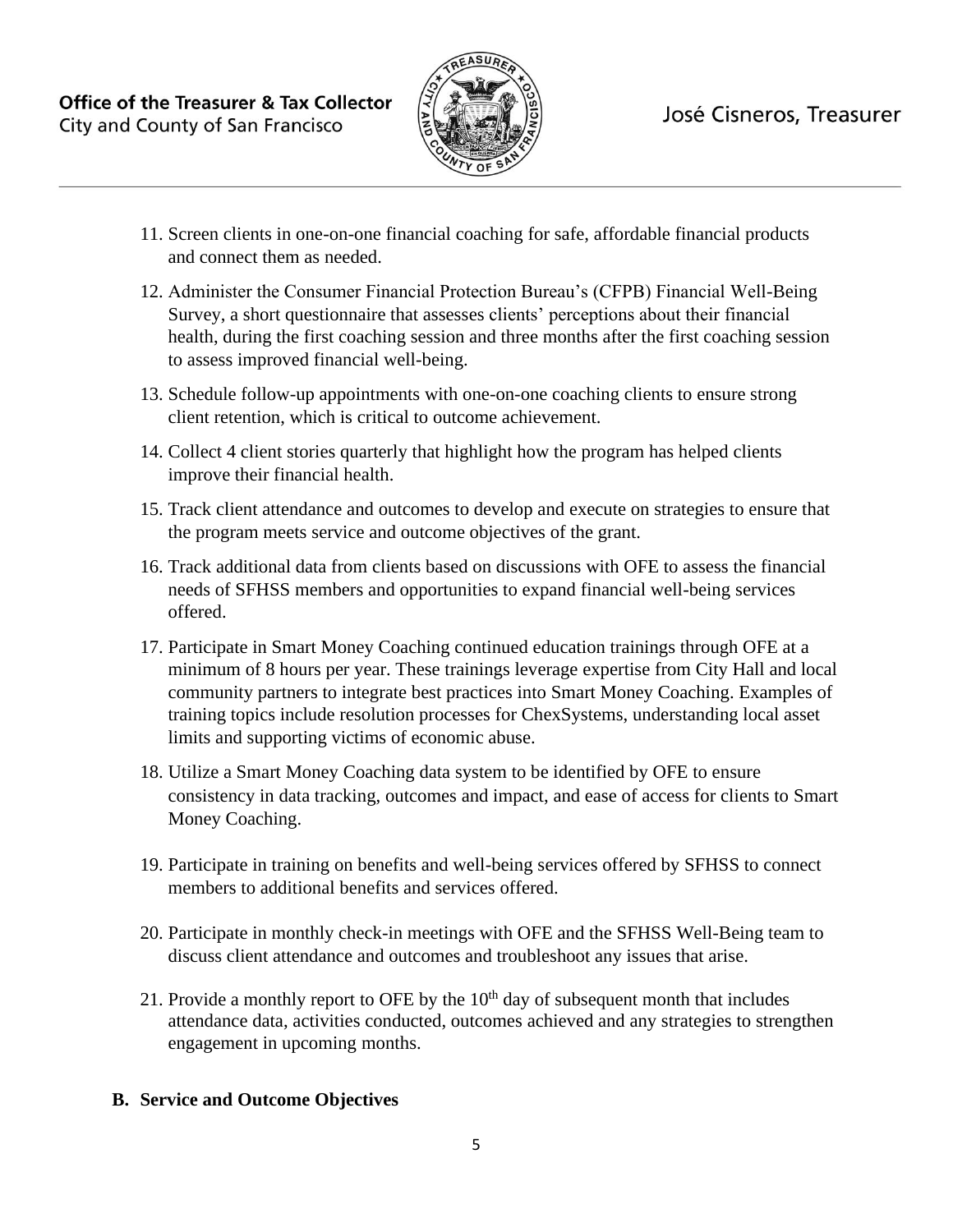

# José Cisneros, Treasurer

Respondents should state in measurable and/or quantifiable terms the service and outcome objectives they will achieve in providing these services. The major purpose of objectives is to measure quantity, quality, value, and impact of services on the clients being served. Both quantitative and qualitative analysis shall be applied to measure program efficiency and effectiveness.

#### *Sample Service Objectives*

In six months, the Service Provider will meet the following Service Objectives:

- 1. Serve \_\_\_ total clients through one-on-one Smart Money Coaching.
- 2. Complete one-one-one counseling sessions, including initial and follow-up sessions.
- 3. Complete \_\_\_initial financial coaching sessions.
- 4. Complete \_\_\_ follow up financial coaching sessions.
- 5. Maintain an overall utilization rate of appointment slots of at least  $\frac{1}{2}$ .
- 6. Maintain an overall appointment show rate of at least \_\_\_%.

#### *Sample Outcome Objectives*

In six months, the Service Provider will meet the following Outcome Objectives:

1. Clients enrolled in the program will collectively achieve a total of positive financial outcomes. The service provider will track countable financial outcomes and upload verification in a secure database. The service provider will also quantify outcomes to measure total impact including total and average dollars saved, total and average debt reduced and total and average increases in credit score.

Positive financial outcomes include but are not limited to:

- Client opens or transitions to a safe and affordable account
- Clients successfully clears a negative banking record
- Client saves at least one week's worth of income
- Client decreases non-mortgage debt by at least 10%
- Client with no credit score establishes a credit score
- Client with an established credit score increases their score by at least 35 points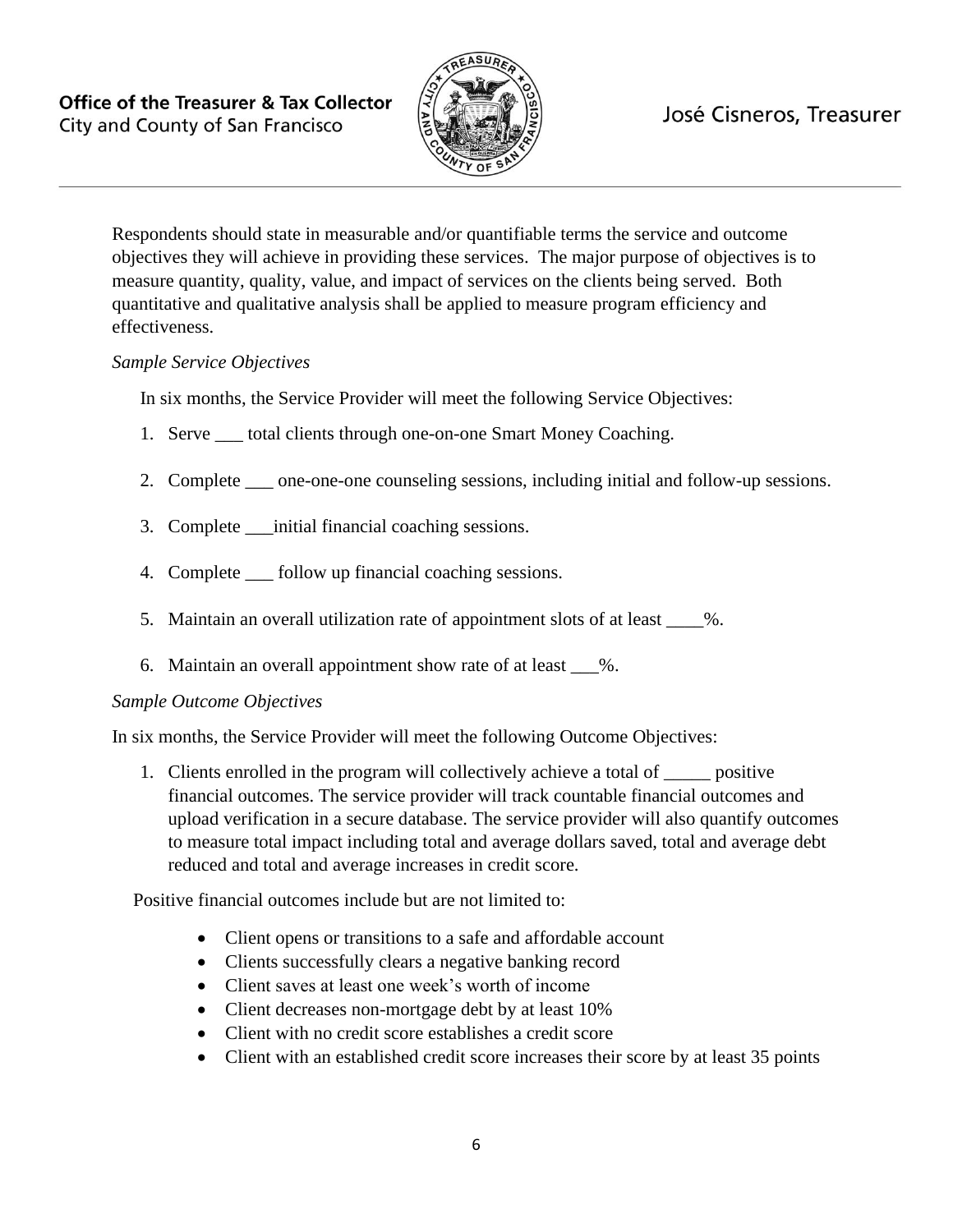

2. \_\_\_% of clients served through one-on-one Smart Money Coaching will have achieved at least one of the above positive outcomes.

To count as a result, the achievement must be verified by coaches through the uploading of documented proof such as financial statements showing the increase in savings or decrease in debt, credit report showing the establishment or increase in credit score and statement showing the opening or transitioning to a safe, affordable account.

- 3. At least \_\_\_\_% of clients are referred to other benefits and well-being services at SFHSS.
- 4. At least  $\%$  of clients will increase their financial well-being (measured by the change in their CFPB financial well-being survey from the first session to 3 months after their first session).

# **C. Reporting Requirements**

- **1.** Monthly Reports
	- a. Service Provider will provide a monthly report by the  $10<sup>th</sup>$  day of the subsequent month of activities and outcomes, referencing the tasks as described in Service and Outcome Objectives in a formatted spreadsheet provided by OFE.
	- b. The monthly report should include any issues, concerns or recommendations. If Service Provider is not progressing towards goals as expected, the monthly report should include specific action steps being taken to address performance and meet project goals. The Service Provider should also report out on how much time was spent during the month when not in financial coaching sessions, including workshops, outreach and other engagement activities.
	- c. The monthly report should include deidentified individual data for clients, including active employee job class, title and years of employment or retiree status, City department or agency of employment, and city and zip code of residence.
	- d. Supporting documentation for the numbers presented in the reports must be maintained by the Service Provider.
- **2.** Service Provider will provide a final report summarizing the contract activities and outcomes achieved, referencing the tasks as described in Service and Outcome Objectives. This report will also include accomplishments and challenges encountered. Service Provider will submit the report by the  $10<sup>th</sup>$  day of the subsequent month following the end of the fiscal year.
- **3.** Service Provider will develop and deliver ad hoc reports as requested by OFE.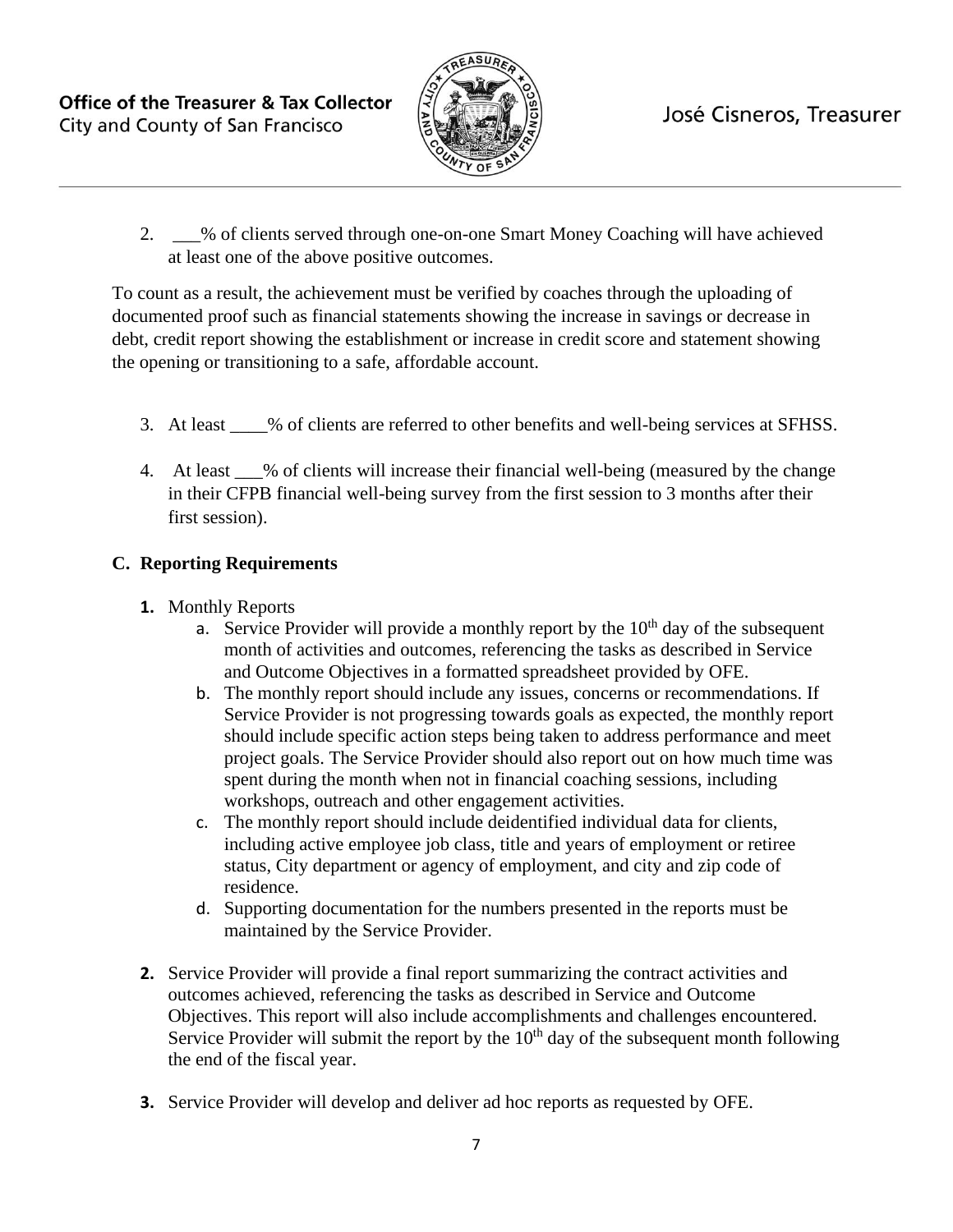

José Cisneros, Treasurer

# **II. SMC Service Area 2: At-Risk Transitional Age Youth (TAY)**

# **A. Description of Service**

OFE is seeking to expand Smart Money Coaching to reach and meet the unique financial needs of at-risk transitional age youth (TAY), aged 16-24, including TAY experiencing homelessness. At-risk transitional age youth face unique financial barriers. For instance, TAY previously in the Foster Care system have a high likelihood of experiencing economic abuse, such as identity theft and/or damaged credit. Poor credit can have a major impact on their ability to access housing, employment and fair interest rates on credit. Economic abuse often impacts an individuals' ability to open and maintain bank accounts, which are often entry points for accessing other safe, affordable products and services in the financial mainstream. The same financial instability and abuse can be said for youth experiencing homelessness. With limited options, unbanked individuals often rely on predatory financial services, such as payday lenders and check cashers to meet their financial needs, which charge exorbitant fees and can often destabilize them even further.

The financial coaching service provider will integrate Smart Money Coaching services into existing programs that engage with TAY to effectively reach them and strengthen their financial capability while they are receiving other supportive services such as workforce training and housing. Smart Money Coaching will support TAY to build towards financial security through a number of strategies, including repairing and building their credit, accessing safe, affordable accounts, utilizing direct deposit and bill payment to manage their funds, and accessing safe, affordable credit.

Smart Money Coaching in Service Area 2 will begin as early as January 2020 to support at-risk transitional age youth, with the opportunity to continue and expand services annually starting July 2020 to reach more TAY living, working or receiving services in San Francisco.

The selected financial coaching service provider must be able to provide the following core services:

- 1. Recruit, hire, train and supervise the financial coaches to provide services through the Smart Money Coaching program.
- 2. Provide 1 full time financial coach to serve Smart Money Coaching clients through oneon-one financial coaching sessions 5 days/week, with flexibility to expand coaching services after the first six months as needed.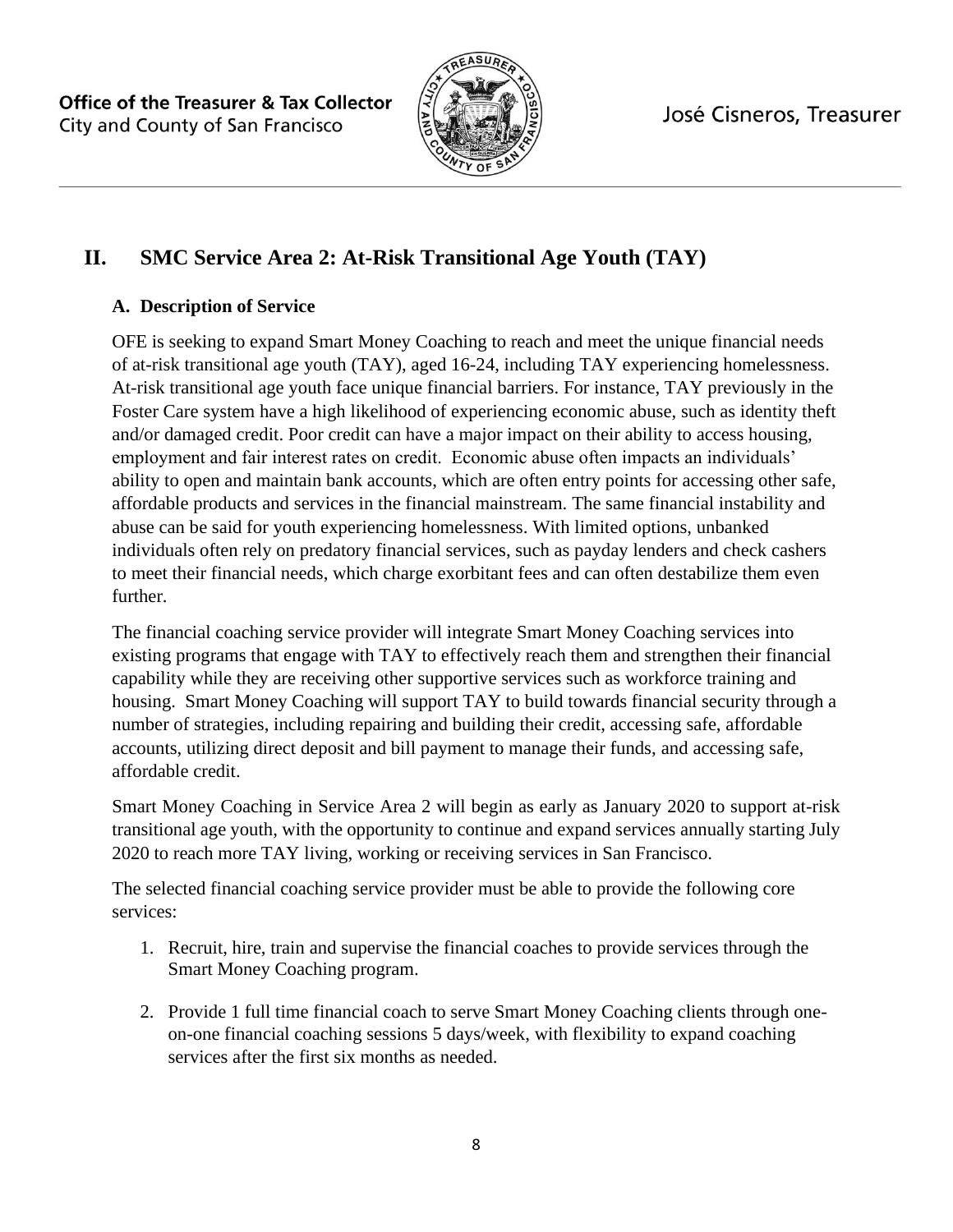

- 3. Ensure that each Smart Money Coaching financial coach is a Certified Financial Counselor through the National Association of Certified Credit Counselors (NACCC), which enables them to provide financial coaching through Smart Money Coaching. If they are not currently certified, a plan and timeline for certification must be included in the proposal. The initial training, certification and any continued education provided by your organization should be included in the proposal.
- 4. Engage in outreach activities to increase awareness of coaching services with TAY community-based organizations (CBOs) and build trust with TAY community so that the youth feel comfortable and motivated to engage in coaching sessions.
- 5. Train CBOs working with TAY, identified by OFE and City department partners, on Smart Money Coaching, including how to schedule and refer TAY to coaching sessions.
- 6. The selected provider must be able to provide coaching services in-person at locations determined by OFE and partner City departments, including in neighborhoods such as Bayview-Hunters Point, Tenderloin, South of Market, and the Haight. Coaching sessions will also be provided via phone or in person as needed for youth placed in housing outside of San Francisco.
- 7. Provide coaching services during the entire week, including a schedule that allows for potentially daytime, evening and weekend coaching services.
- 8. Work with clients in one-on-one Smart Money Coaching sessions; conduct full client intake, needs assessment and establish an action plan with each client to achieve their financial goals.
- 9. Screen clients in one-on-one financial coaching for safe, affordable financial products and connect them as needed.
- 10. Support clients who are entering with initial financial barriers such as damaged credit and records in ChexSystems.
- 11. Schedule follow-up appointments with one-on-one coaching clients to ensure strong client retention, which is critical to outcome achievement.
- 12. Collect 4 client stories quarterly that highlight how the program has helped clients improve their financial health.
- 13. Track client attendance and outcomes to develop and execute on strategies to ensure that the program meets the service and outcome objectives of the grant.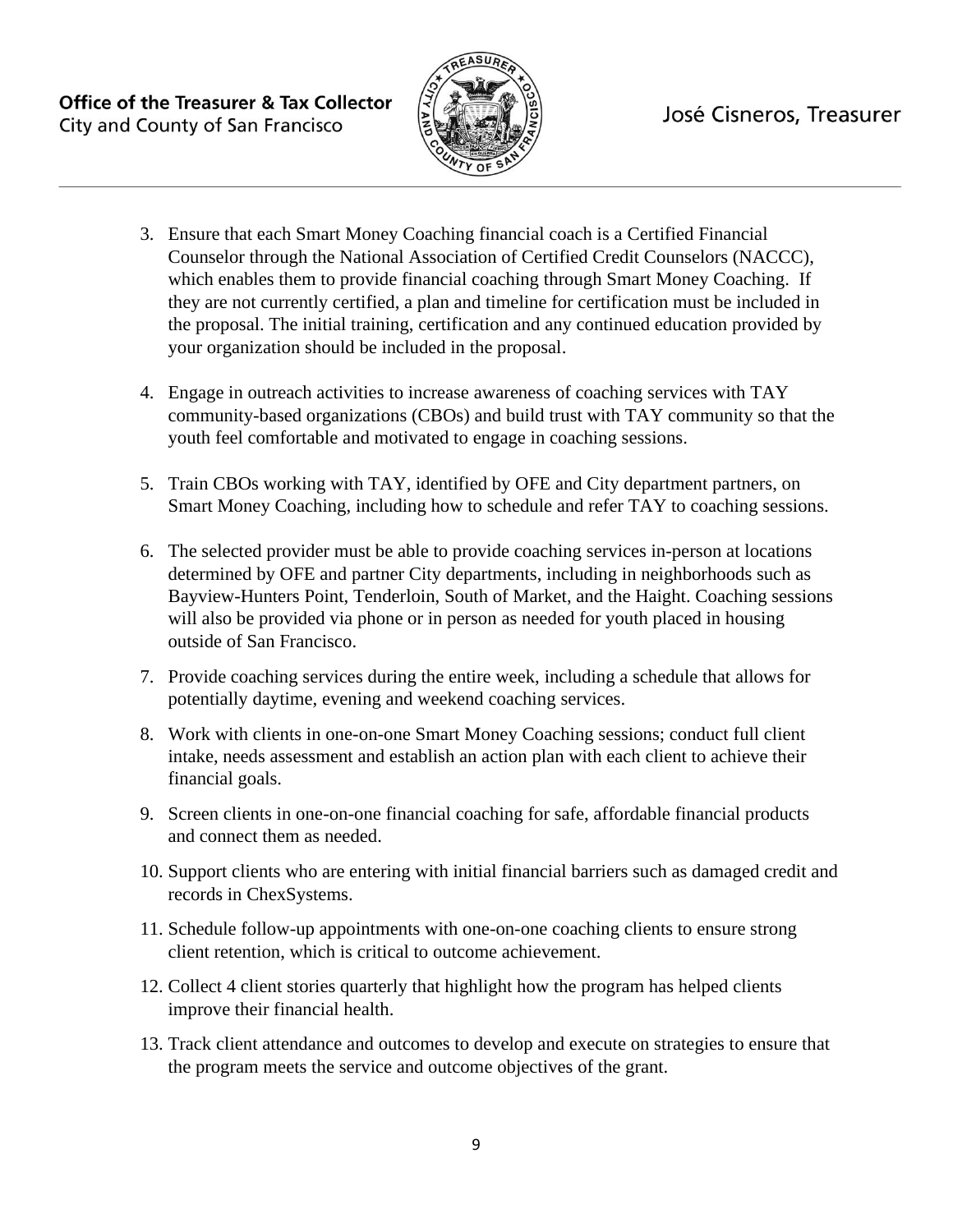

- 14. Track additional data from clients based on discussions with OFE to assess the overall well-being of TAY clients, including information on housing and workforce stability.
- 15. Participate in monthly meetings with OFE to discuss client attendance and outcomes and troubleshoot any issues that arise.
- 16. Participate in Smart Money Coaching continued education trainings through OFE at a minimum of 8 hours per year. These trainings leverage expertise from City Hall and local community partners to integrate best practices into Smart Money Coaching. Examples of training topics include resolution processes for ChexSystems, understanding local asset limits and supporting victims of economic abuse.
- 17. Attend cross-training provided by CBOs and other City departments working with TAY.
- 18. Utilize a Smart Money Coaching data system to be identified by OFE to ensure consistency in data tracking, outcomes and impact, and ease of access for clients to Smart Money Coaching.
- 19. Provide a monthly report to OFE that includes activities conducted, outcomes achieved and any strategies to strengthen engagement in upcoming months.

# **B. Service and Outcome Objectives**

Respondents should state in measurable, quantifiable terms the service and outcome objectives they will achieve in providing these services. The major purpose of objectives is to measure quantity, quality, and impact of services on the clients being served. Both quantitative and qualitative analysis shall be applied to measure program efficiency and effectiveness.

#### *Sample Service Objectives*

In six months, the Service Provider will meet the following Service Objectives:

- 1. Serve \_\_\_ total clients through one-on-one Smart Money Coaching.
- 2. Complete \_\_\_ one-one-one counseling sessions, including initial and follow-up sessions.
- 3. Complete \_\_\_initial financial coaching sessions.
- 4. Complete \_\_\_ follow up financial coaching sessions.
- 5. Maintain an overall utilization rate of appointment slots of at least  $\frac{1}{2}$ .
- 6. Maintain an overall appointment show rate of at least  $\%$ .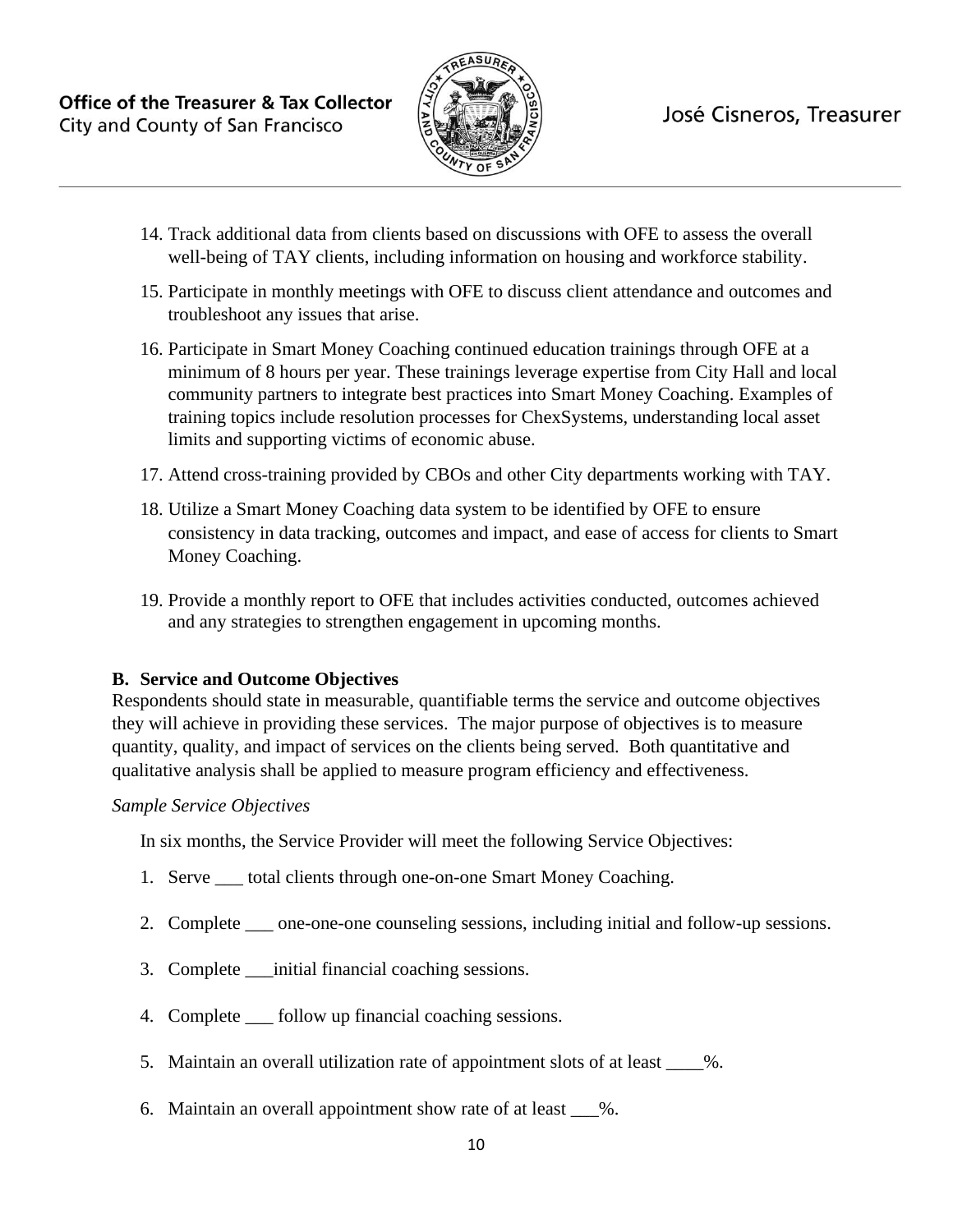

### *Sample Outcome Objectives*

In six months, the Service Provider will meet the following Outcome Objectives:

1. Clients enrolled in the program will collectively achieve a total of \_\_\_\_\_ positive financial outcomes. The service provider will track countable financial outcomes and upload verification in a secure database. The service provider will also quantify outcomes to measure total impact including total and average dollars saved, total and average debt reduced and total and average increases in credit score.

Positive financial outcomes include but are not limited to:

- Client opens or transitions to a safe and affordable account
- Clients successfully clears a negative banking record
- Client saves at least one week's worth of income
- Client decreases non-mortgage debt by at least 10%
- Client with no credit score establishes a credit score
- Client with an established credit score increases their score by at least 35 points
- 2. \_\_\_% of clients served through one-on-one Smart Money Coaching will have achieved at least one of the above positive outcomes.

To count as a result, the achievement must be verified by coaches through the uploading of documented proof such as financial statements showing the increase in savings or decrease in debt, credit report showing the establishment or increase in credit score and statement showing the opening or transitioning to a safe, affordable account.

# **C. Reporting Requirements**

- 1. Monthly Reports
	- a. Service Provider will provide a monthly report by the  $10<sup>th</sup>$  day of the subsequent month of activities and outcomes, referencing the tasks as described in Service and Outcome Objectives in a formatted spreadsheet provided by OFE.
	- b. The monthly report should include any issues, concerns or recommendations. If Service Provider is not progressing towards goals as expected, the monthly report should include specific action steps being taken to address performance and meet project goals. The Service Provider should also report out on how much time was spent during the month when not in financial coaching sessions, including workshops, outreach and other engagement activities.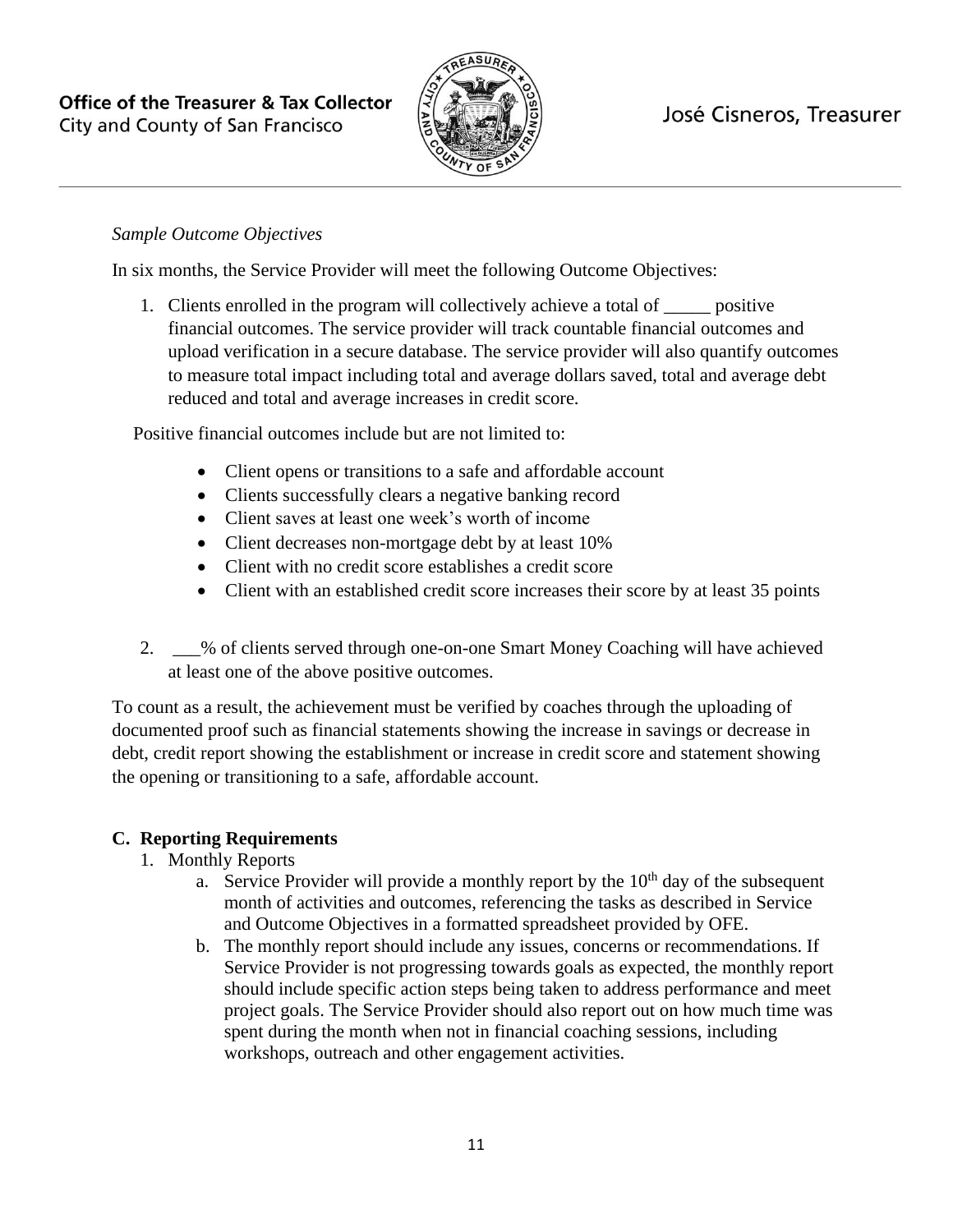

- c. The monthly report should include deidentified individual data for clients, including demographic information, funder, referral partner, location of service, and city and zip code of residence.
- d. Supporting documentation for the numbers presented in the reports must be maintained by the Service Provider.
- 2. Service Provider will provide a final report summarizing the contract activities and outcomes achieved, referencing the tasks as described in Service and Outcome Objectives. This report will also include accomplishments and challenges encountered. Service Provider will submit the report by the  $10<sup>th</sup>$  day of the subsequent month following the end of the fiscal year.
- 3. Service Provider will develop and deliver ad hoc reports as requested by OFE.

# **III. SMC Service Area 3: Residents in low-income communities with inequitable financial access and opportunities**

# A. **Description of Service**

OFE is seeking to expand SMC to reach more residents in low-income communities and in communities with inequitable economic opportunity. The financial coaching service provider(s) would have opportunities to support coaching across the City at City department sites, community-based organizations (CBOs) and other locations identified by the financial coaching service provider in partnership with OFE. OFE is specifically interested in financial coaching service providers that can service the following neighborhoods and populations to support equitable access to residents in low-income neighborhoods, communities with banking deserts, and for populations with the highest rates of economic disparities.

#### **Neighborhoods:**

- Bayview-Hunters Point
- Tenderloin
- South of Market
- Treasure Island

#### **Communities:**

- African American/Black
- Pacific Islander
- Native American
- Hispanic/Latinx

If funding is available, Smart Money Coaching in Service Area 3 will begin as early as January 2020 to support residents in low-income communities with inequitable financial access and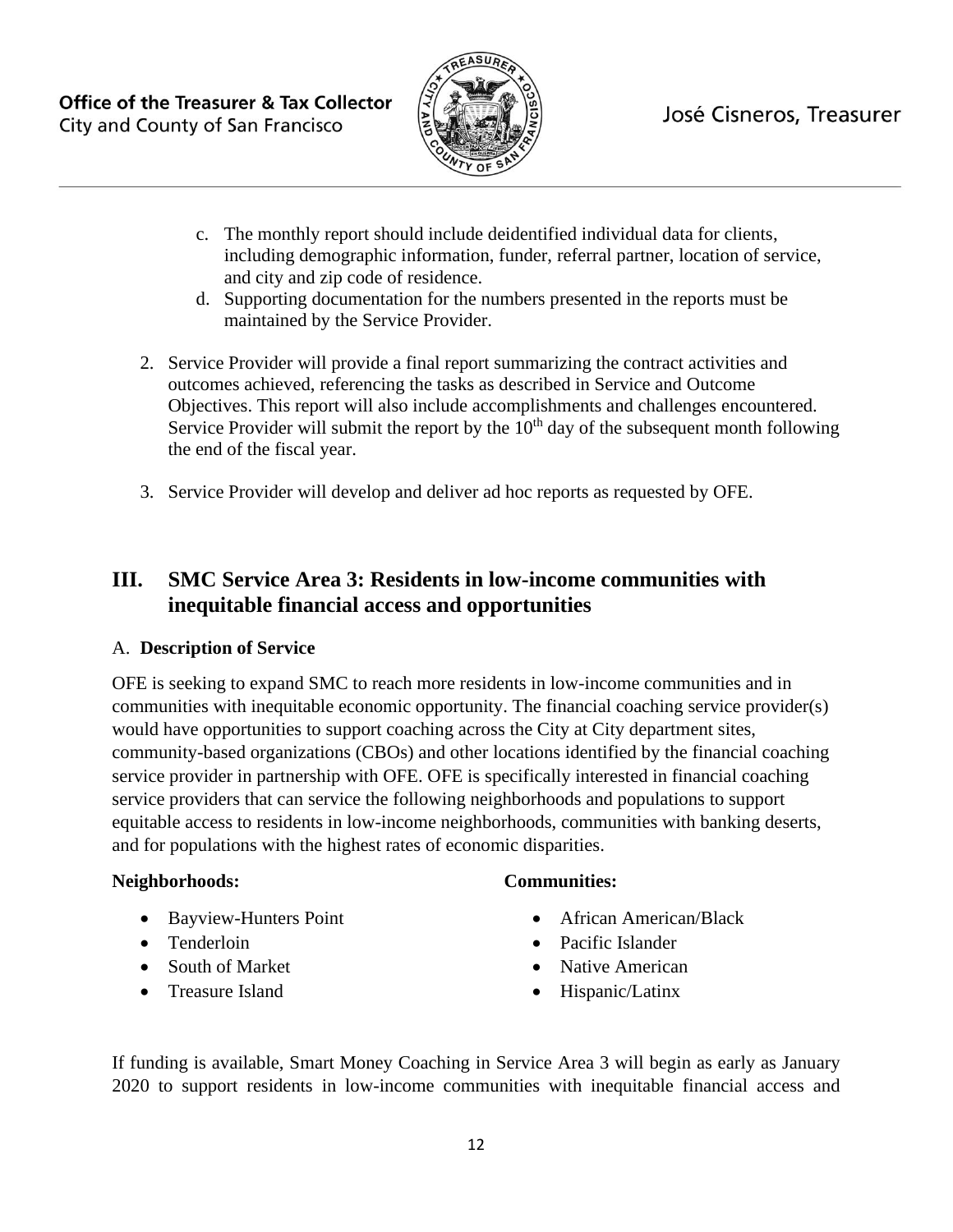

opportunities. There will be opportunities to continue and expand services annually starting July 2020 based on funding availability.

The selected financial coaching service provider must be able to provide the following core services:

- 1. Recruit, hire and supervise the financial coaches to provide services through the Smart Money Coaching program. Hire coaches bi-lingual in Spanish, Mandarin and Chinese to meet the needs of the population being served.
- 2. Provide 1 full time financial coach to serve Smart Money Coaching clients through oneon-one financial coaching sessions 5 days/week, with flexibility to expand coaching services after the first six months as needed.
- 3. Ensure that each Smart Money Coaching financial coach is a Certified Financial Counselor through the National Association of Certified Credit Counselors (NACCC), which enables them to provide financial coaching through Smart Money Coaching. If they are not currently certified, a plan and timeline for certification must be included in the proposal. The initial training, certification and any continued education provided by your organization should be included in the proposal.
- 4. Engage in outreach activities to build awareness and trust of coaching services with residents.
- 5. Develop a site plan for Smart Money Coaching locations in target neighborhoods and train sites and local partners on Smart Money Coaching and appointment scheduling to build a strong referral network.
- 6. The selected provider must be able to provide coaching services in-person in one or more of the neighborhoods listed above to reach one or more of the communities listed above, and provide coaching sessions via phone as needed.
- 7. Provide coaching services during the week, including a schedule that allows for potentially daytime, evening and weekend coaching services.
- 8. Work with clients in one-on-one Smart Money Coaching sessions; conduct full client intake, needs assessment and establish an action plan with each client to achieve their financial goals.
- 9. Screen clients in one-on-one financial coaching for safe, affordable financial products and connect them as needed.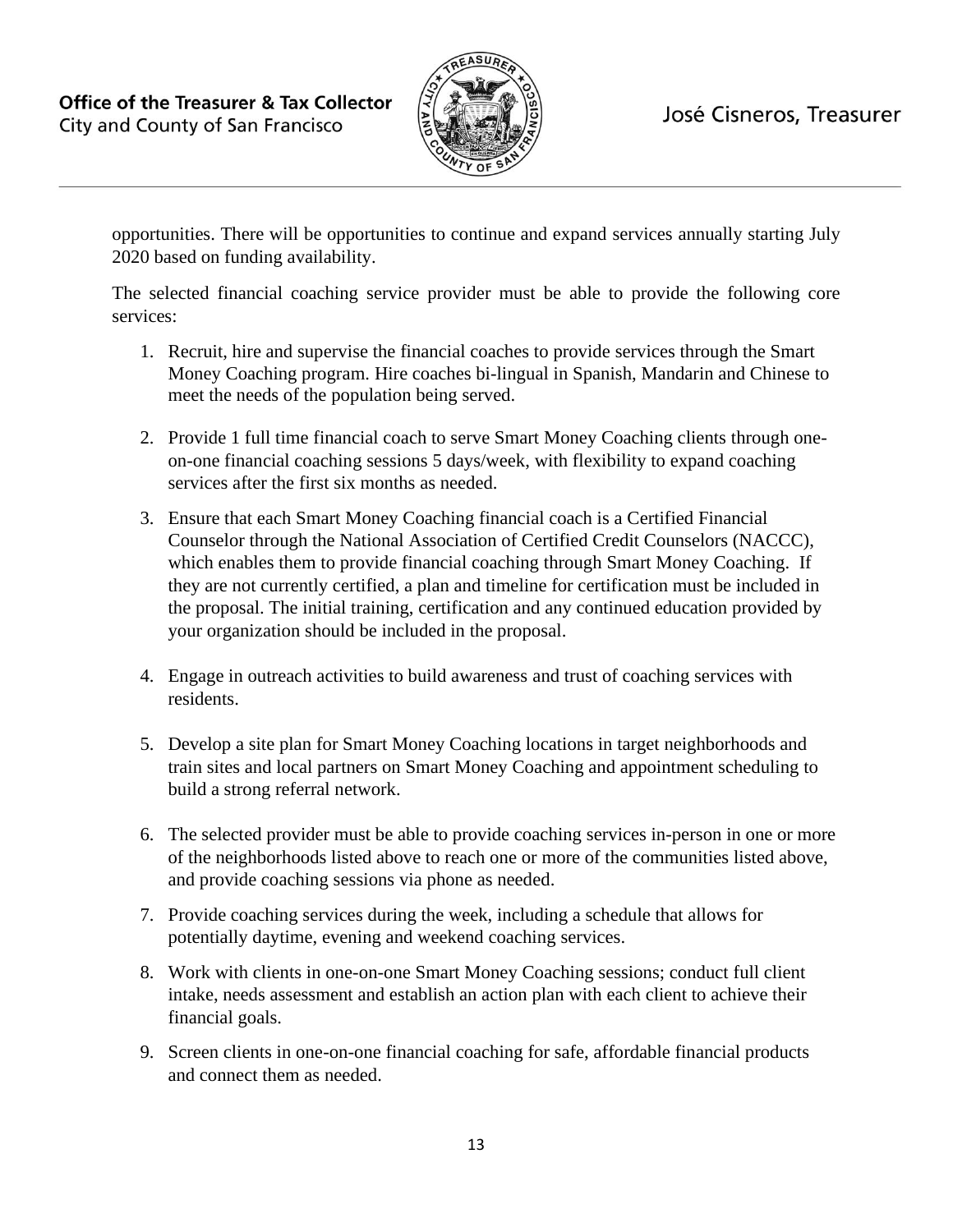

- 10. Support clients who are entering with initial financial barriers such as damaged credit and records in ChexSystems.
- 11. Schedule follow-up appointments with clients to ensure strong client retention, which is critical to outcome achievement.
- 12. Collect 4 client stories quarterly that highlight how the program has helped clients improve their financial health.
- 13. Track client attendance and outcomes to develop and execute on strategies to ensure that the program meets the service and outcome objectives of the grant.
- 14. Track additional data from clients based on discussions with OFE to assess the overall well-being of clients including information on housing and workforce stability.
- 15. Participate in monthly meetings with OFE to discuss client attendance and outcomes and troubleshoot any issues that arise.
- 16. Participate in Smart Money Coaching continued education trainings through OFE at a minimum of 8 hours per year. These trainings leverage expertise from City Hall and local community partners to integrate best practices into Smart Money Coaching. Examples of training topics include resolution processes for ChexSystems, understanding local asset limits and supporting victims of economic abuse.
- 17. Attend cross-training provided by CBOs and City departments working with residents in the neighborhood coaching is offered.
- 18. Utilize a Smart Money Coaching data system to be identified by OFE to ensure consistency in data tracking, outcomes and impact, and ease of access for clients to Smart Money Coaching.
- 19. Provide a monthly report to OFE that includes activities conducted, outcomes achieved and any strategies to strengthen engagement in upcoming months.

# B. **Service and Outcome Objectives**

Respondents should state in measurable, quantifiable terms the service and outcome objectives they will achieve in providing these services. The major purpose of objectives is to measure quantity, quality, and impact of services on the clients being served. Both quantitative and qualitative analysis shall be applied to measure program efficiency and effectiveness.

#### *Sample Service Objectives*

In six months, the Service Provider will meet the following Service Objectives: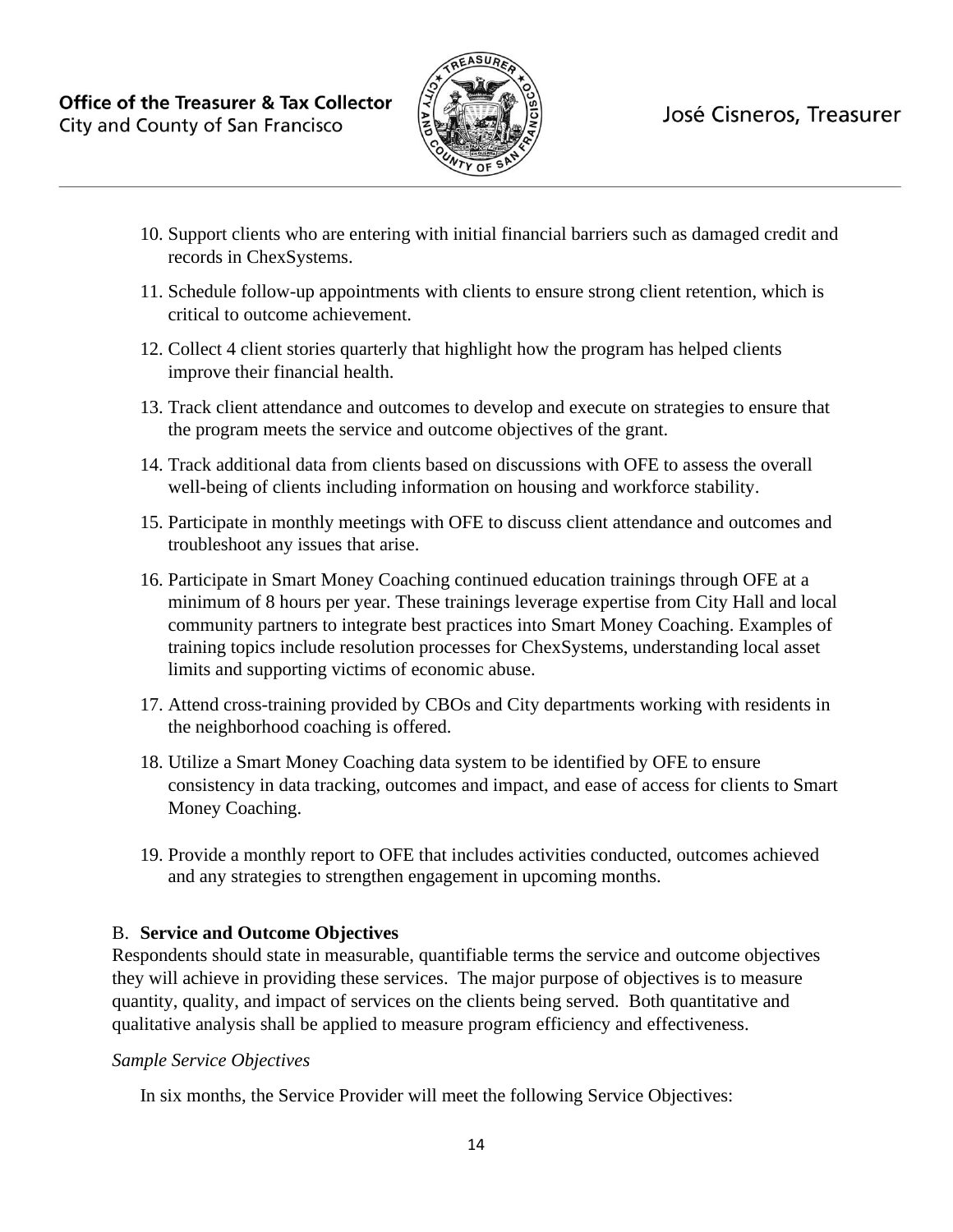

# José Cisneros, Treasurer

- 1. Serve total clients through one-on-one Smart Money Coaching.
- 2. Complete \_\_\_ one-one-one counseling sessions, including initial and follow-up sessions.
- 3. Complete \_\_\_initial financial coaching sessions.
- 4. Complete \_\_\_ follow up financial coaching sessions.
- 5. Maintain an overall utilization rate of appointment slots of at least  $\frac{1}{2}$ .
- 6. Maintain an overall appointment show rate of at least \_\_\_%.

#### *Sample Outcome Objectives*

In six months, the Service Provider will meet the following Outcome Objectives:

1. Clients enrolled in the program will collectively achieve a total of \_\_\_\_\_ positive financial outcomes. The service provider will track countable financial outcomes and upload verification in a secure database. The service provider will also quantify outcomes to measure total impact including total and average dollars saved, total and average debt reduced and total and average increases in credit score.

Positive financial outcomes include but are not limited to:

- Client opens or transitions to a safe and affordable account
- Clients successfully clears a negative banking record
- Client saves at least one week's worth of income
- Client decreases non-mortgage debt by at least 10%
- Client with no credit score establishes a credit score
- Client with an established credit score increases their score by at least 35 points
- 2. \_\_\_% of clients served through one-on-one Smart Money Coaching will have achieved at least one of the above positive outcomes.

To count as a result, the achievement must be verified by coaches through the uploading of documented proof such as financial statements showing the increase in savings or decrease in debt, credit report showing the establishment or increase in credit score and statement showing the opening or transitioning to a safe, affordable account.

#### C. **Reporting Requirements**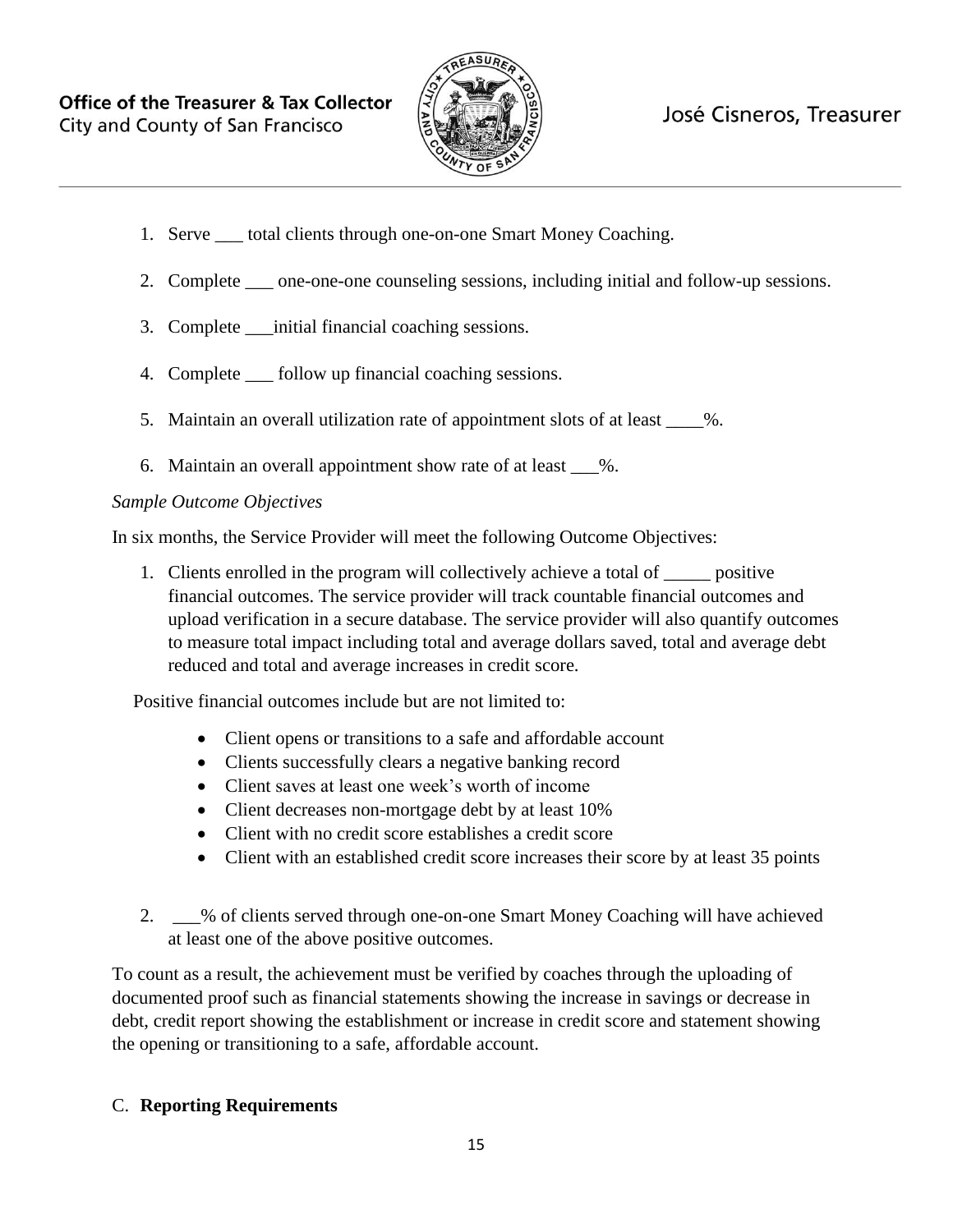

- 1. Monthly Reports
	- a. Service Provider will provide a monthly report by the  $10<sup>th</sup>$  day of the subsequent month of activities and outcomes, referencing the tasks as described in Service and Outcome Objectives in a formatted spreadsheet provided by OFE.
	- b. The monthly report should include any issues, concerns or recommendations. If Service Provider is not progressing towards goals as expected, the monthly report should include specific action steps being taken to address performance and meet project goals. The Service Provider should also report out on how much time was spent during the month when not in financial coaching sessions, including workshops, outreach and other engagement activities.
	- c. The monthly report should include deidentified individual data for clients, including demographic information, funder, referral partner, location of service, and city and zip code of residence.
	- d. Supporting documentation for the numbers presented in the reports must be maintained by the Service Provider.
- 2. Service Provider will provide a final report summarizing the contract activities and outcomes achieved, referencing the tasks as described in Service and Outcome Objectives. This report will also include accomplishments and challenges encountered. Service Provider will submit the report by the  $10<sup>th</sup>$  day of the subsequent month following the end of the fiscal year.
- 3. Service Provider will develop and deliver ad hoc reports as requested by OFE

# **4. Pre-Proposal Information**

# **A. RFQ Questions Deadline**

Questions or requests for interpretation will only be accepted by email to **[jessica.j.lindquist@sfgov.org](#page-0-0)** until the RFQ Questions Deadline, **October 10, 2019, by 5:00 pm PST.**

Proposer-specific questions about compliance with the City's requirements for vendors/suppliers are not subject to the above deadline and may still be asked and answered by the contact designated in this RFQ.

# **B. RFQ Answers and Clarifications**

A summary of the clarifications, questions and answers pertaining to this RFQ will be posted on the Office of Contract Administration's Bid and Contracts website: [http://mission.sfgov.org/OCABidPublication.](http://mission.sfgov.org/OCABidPublication)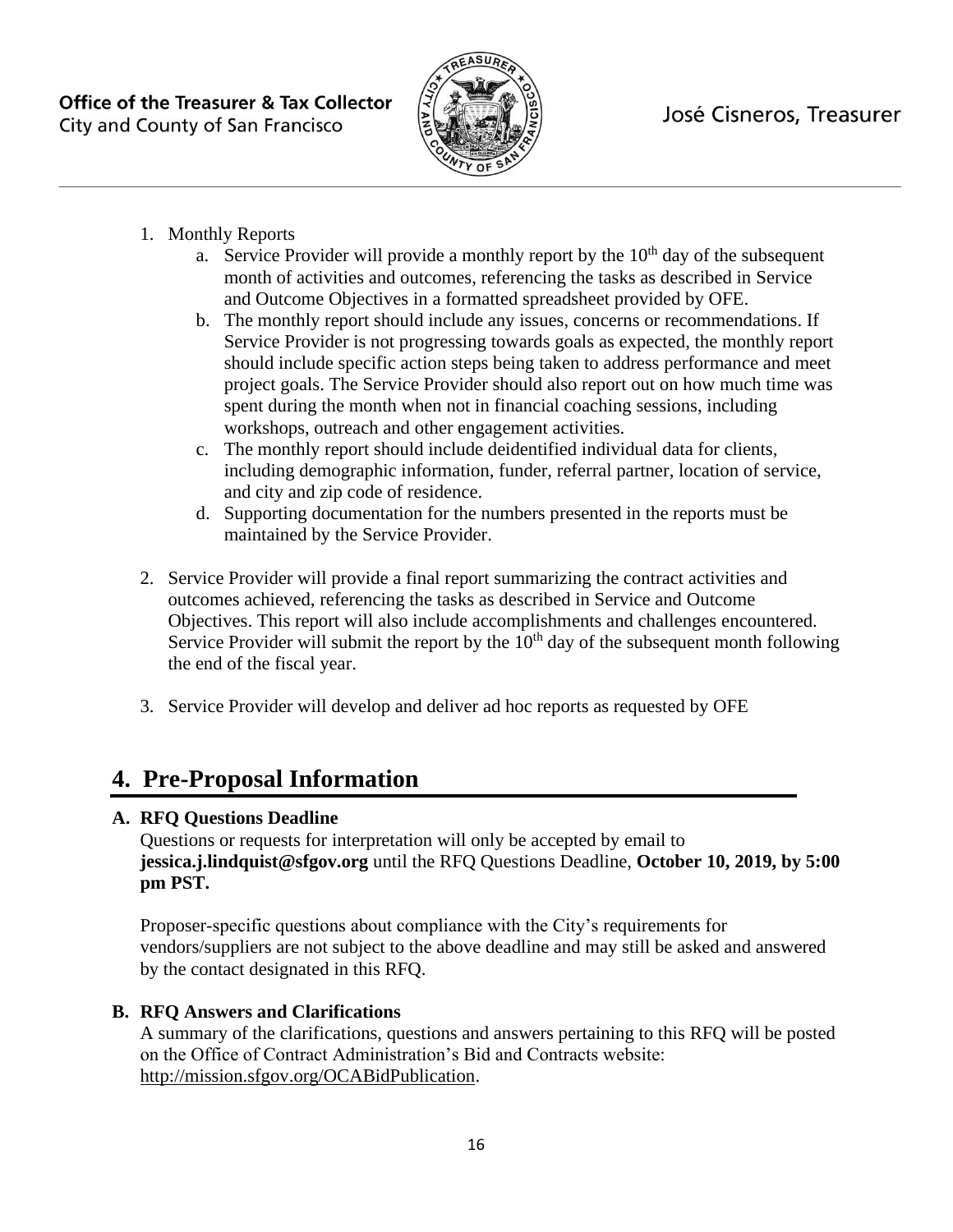

It is the responsibility of each Proposer to check for any RFQ Addenda, Question and Answer postings, and other updates posted regarding this RFQ.

# **5. Proposal Submission Requirements**

# **A. Time and Place for Submission of Proposals**

Proposers shall submit one (1) electronic pdf copy of the proposal for each service area to **jessica.j.lindquist@sfgov.org**. The subject of the email should include the RFQ number, agency name and Service Area. Electronic file title should include the RFQ number, agency name, Service Area your agency is responding to, number of files submitted (i.e. 1 of 4*).* Proposals must be received by **5:00 pm. PST, on October 30, 2019**. Late submissions will not be considered. Supplemental documents or revisions after the deadline will not be accepted. Department staff will confirm receipt of all Respondent submissions within one (1) working day after the deadline for receipt noted above.

#### **Reminder: While respondents may apply to serve one or more Smart Money Coaching Service Area, a separate proposal package for each is required. Please email each proposal separately.**

# **B. Proposal Submission Format**

Organizations interested in responding to this RFQ must submit the following information, in the order and format specified below. All proposals for funding must be developed using the format below. This is necessary so that all proposals can receive fair and equal evaluation. Proposals not following the required format will not be considered for funding. Information must be at a level of detail that enables effective evaluation and comparison between proposals by the Proposal Evaluation Panel. The Agency must ensure that the proposal addresses the Selection Criteria.

It is preferred that text is unjustified (i.e., with a ragged-right margin) using Times New Roman 12 font.

#### **C. Proposal Contents**

Proposer must complete/provide the following in the order below:

**1. RFQ Cover Page – (use form provided in Section 11).** Submit the cover page indicating the service area for which the Respondent is applying, signed by a person authorized to obligate the organization to perform the commitments contained in the proposal. Submission of this document will constitute a representation by the organization that the organization is willing and able to perform the commitments contained in the proposal.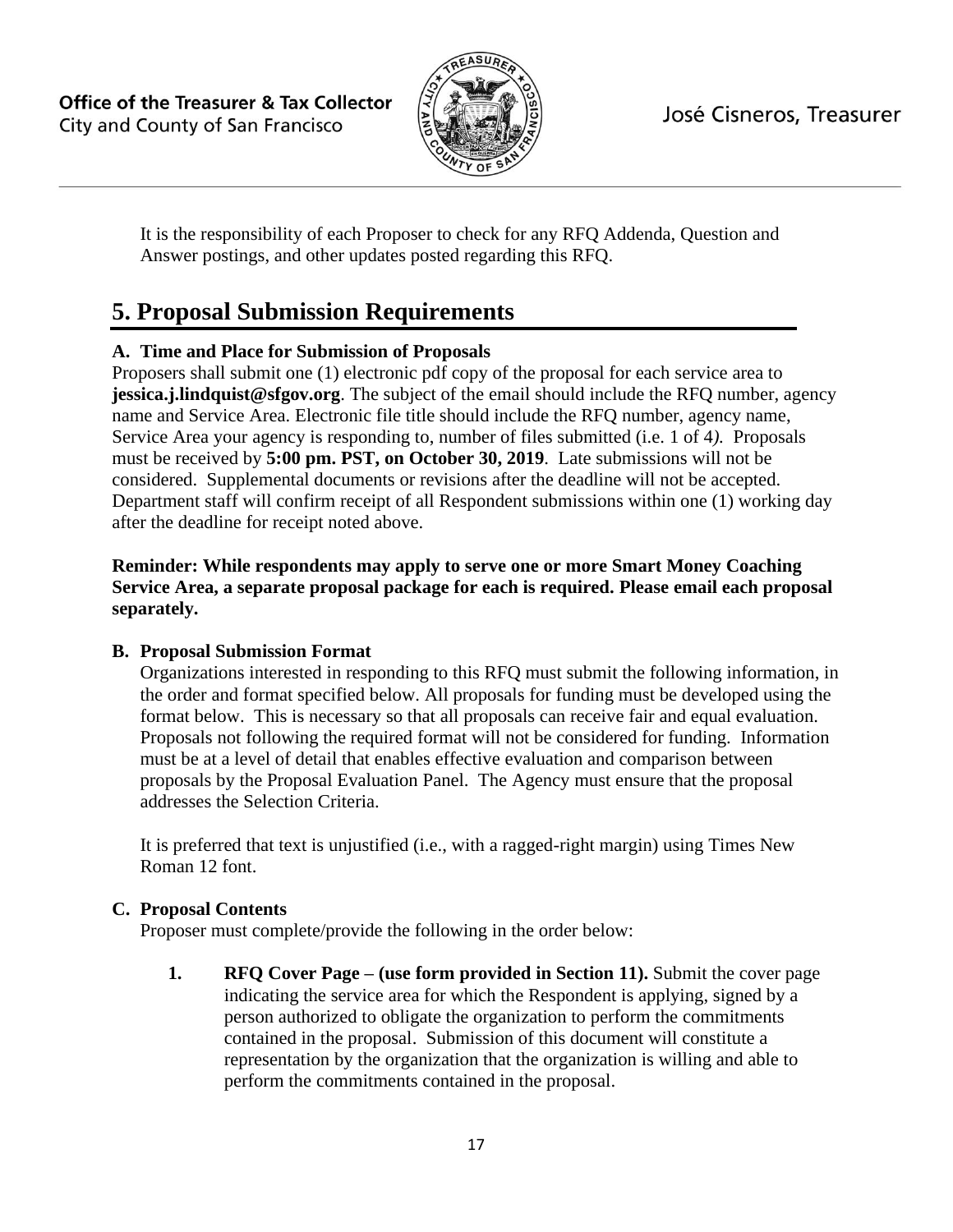

# José Cisneros, Treasurer

- **2. Minimum Qualifications –up to 3 pages**. All consultants/agencies submitting proposals for funding must provide a Minimum Qualifications Narrative describing in detail how the proposing agency meets each of the Minimum Qualifications. A statement that the Respondent is currently a certified vendor with the City and County of San Francisco or is willing and able be become a certified vendor within ten (10) days after notice of intent to award a contract must be included. Any proposals failing to demonstrate these qualifications will be considered non-responsive and will not be eligible for proposal review or award of grant. (Refer to section 7, Item A)
- **3. Scope of Work– up to 5 pages.** Description of your agency's ability to deliver the services proposed in this RFQ and your specific program approach to deliver the services proposed in this RFQ. Please include the organization's approach to and experience with coaching with a particular emphasis on describing the client experience. This may include a detailed description of a typical coaching session, relevant materials used during sessions, and any additional information that will fully explain the applicant's plans for achieving client outcomes including how a coach engages clients in follow up activities. Please also include the current technology system your organization uses to collect and manage client data including what data is tracked. Please provide detailed service plan to provide all the core services indicated in Section 3. Scope of Services. Please also list and explain the specific service and outcome objectives to be accomplished through the proposal specifying metrics for a six-month period with one full-time coach. Please specify which outcome objectives your organization believes are most important for strengthening financial capability for the service area(s) you are applying to serve and detail your reasoning. For Service Area 1, please indicate which employers you have worked with in the past to provide one-on-one coaching to their employees. For Service Area 2, please indicate the TAY populations and community-based organizations your organization has worked with. For Service Area 3, please explain which neighborhoods and/or communities you would be providing services too and your experience working with these neighborhoods and/or communities.

#### **4. Budget – up to 3 pages.**

Please provide a budget with all proposed costs to be supported through this contract for a six-month term for one full-time coach. Respondents must also provide a budget narrative that clearly explains the basis for each expense listed on the budget. Please also provide the estimated cost of service for a one-year contract for one full-time coach as well as if service requires an additional one, two or three coaches.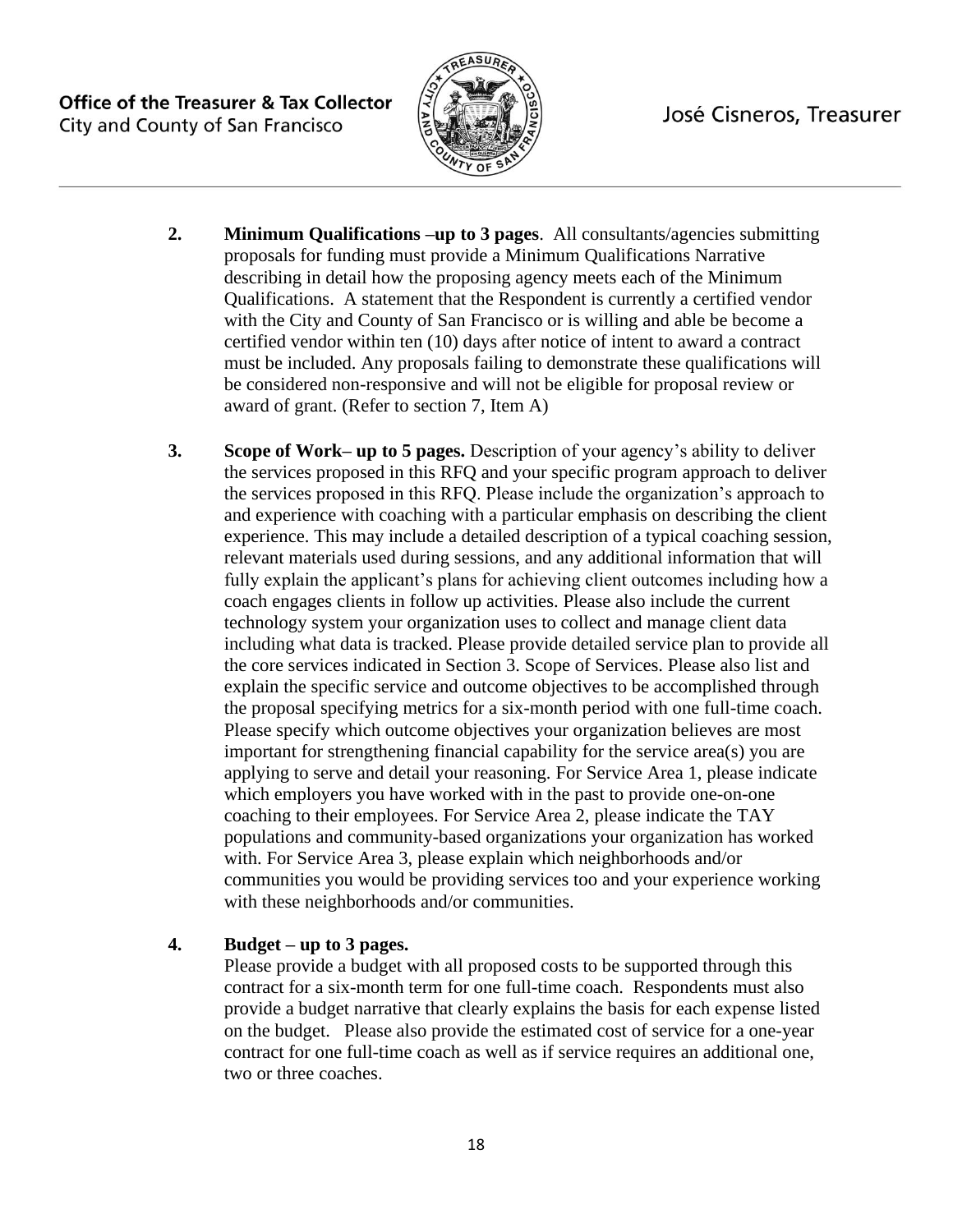

# **5. References – up to 1 page.**

Please provide three relevant references that we can reach out to if needed to determine the applicability of experience to the services the City is requesting, and the quality of services provided.

# **6. Evaluation**

This section describes the guidelines used for analyzing and evaluating the responses and for Respondent pre-qualification. It is the City's intent to pre-qualify Respondent(s) that provide the best overall qualifications to the City inclusive of fee considerations. Organizations selected for pre-qualification are not guaranteed a contract. This RFQ does not in any way limit the City's right to solicit contracts for similar or identical services if, in the City's sole and absolute discretion, it determines the pre-qualified list is inadequate to satisfy its needs.

# **A. Evaluation Team**

City representatives will serve as the Evaluation Team responsible for evaluating Respondents. Specifically, the team will be responsible for the evaluation and rating of the responses for prequalification, for conducting reference checks, and for interviews, if desired by the City.

# **B. Minimum Qualifications**

The applicant organization must have demonstrated the capacity and experience to manage this project, including:

- Knowledge and \or assessment of the financial service and coaching needs of the proposed service area and a successful track record to providing solutions and services most appropriate to addressing the specific needs of clients in the proposed service area.
- Experience with data tracking and reporting to government agencies and the ability to track, manage and report on critical data points for each client.
- Financial coaches must be Certified Financial Counselors through the National Association of Certified Credit Counselors (NACCC) by start of service. Certification costs \$1350 per staff and takes 160 hours to complete. These costs can be included as part of the proposed budget.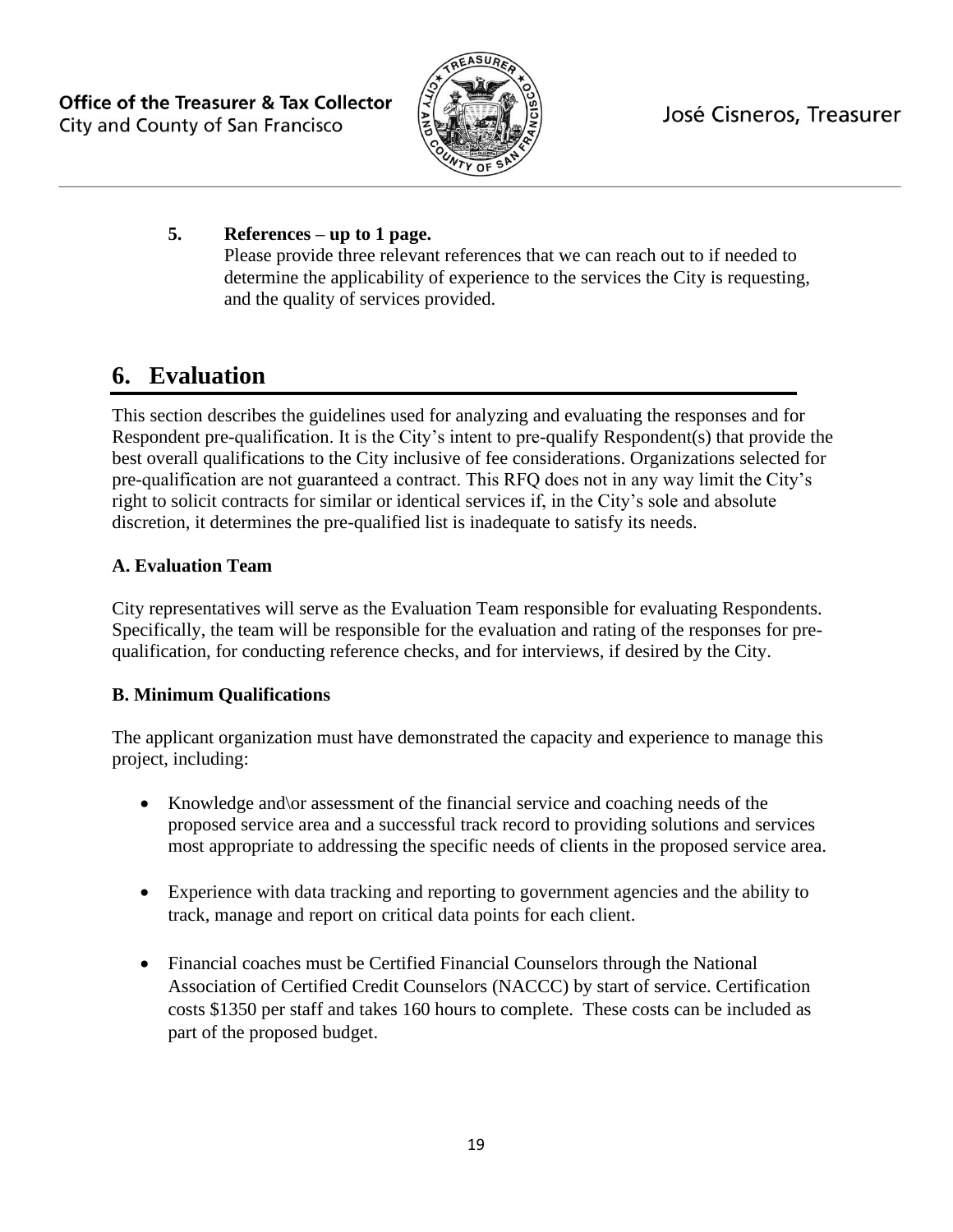

• Demonstrate the willingness and ability to comply with the City contracting requirements set forth in Section VII of this RFQ.

See each service area below for additional minimum qualifications:

### *Service Area 1: Members of San Francisco Health Service System*

• A minimum of three (3) years working with public-sector employers to provide financial coaching services to employees and/or retirees.

# *Service Area 2: At-Risk Transitional Age Youth*

- A minimum of three (3) years of experience working with at-risk transitional age youth (TAY) and successfully supporting them to resolve financial barriers and achieve positive financial outcomes
- Network and connections to organizations and City departments working with transitional age youth in San Francisco.

# *Service Area 3: Residents in low-income communities with inequitable financial access and opportunities*

- A minimum of three (3) years of experience working with residents in low-income communities and communities with inequitable economic opportunity
- A minimum of three (3) years of experience working with the specific neighborhood(s) (Bayview-Hunters Point, Treasure Island, Tenderloin, South of Market) and/or communities (African American/Black, Hispanic/Latinx, Pacific Islander, Native American) identified in your proposal.

# **C. Evaluation Criteria for Pre-qualification**

Each RFQ response that meets the Minimum Qualifications will be evaluated in accordance with the criteria below. A Respondent must receive a score of 70 points or above out of the 100 total possible points for each Service Area to be pre-qualified for that Service Area. There is no numerical limit to the number of firms that may be pre-qualified.

# **Organizational Qualifications (25 points)**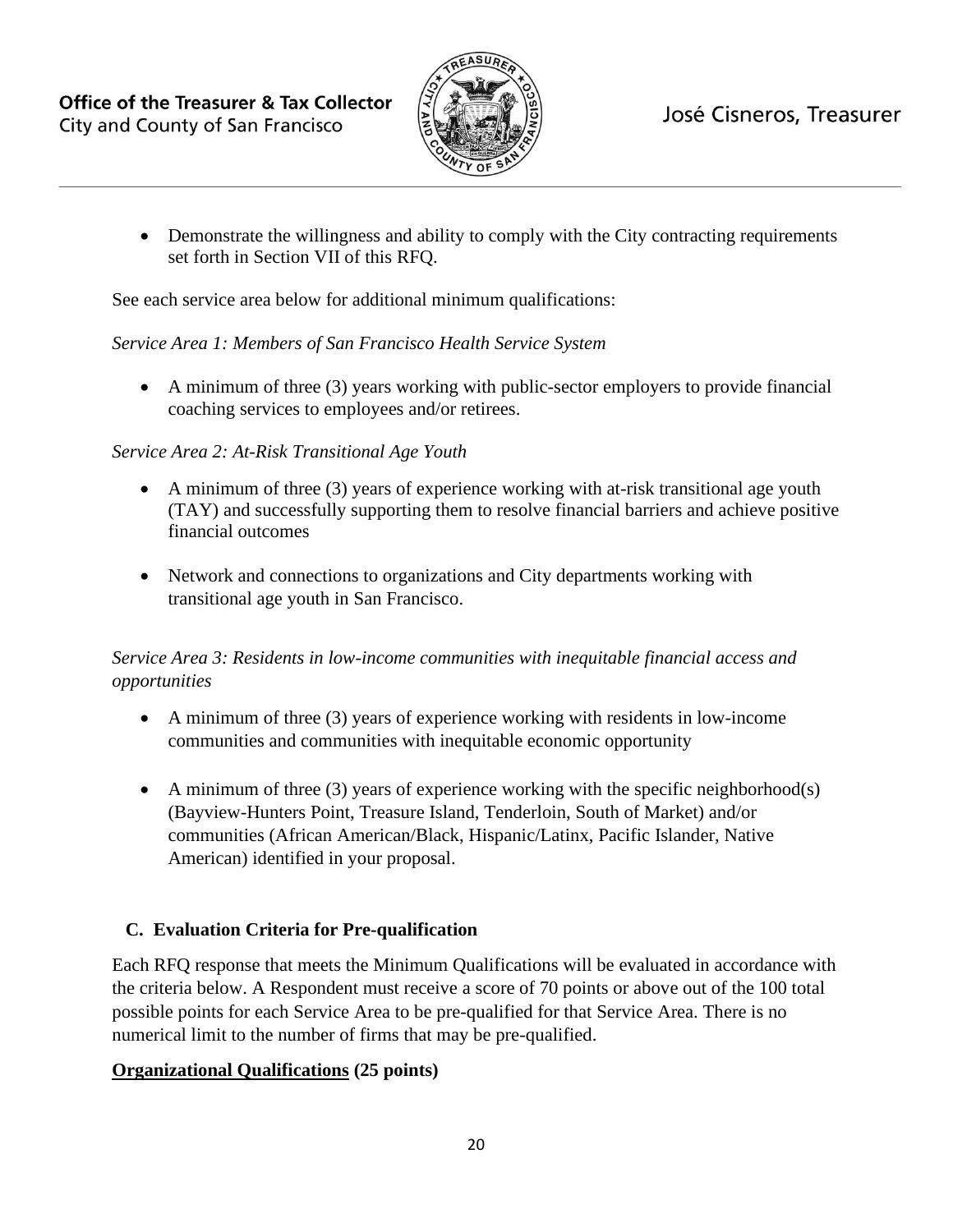

- The respondent has demonstrated success attracting and retaining talent to ensure ability to provide service.
- The respondent has qualified, trained staff to provide the services described. If training is required, the respondent indicates a timeline and process to ensure on-time implementation of service.
- The respondent clearly demonstrates strong management and supervision to oversee program implementation.
- The respondent clearly demonstrates that it has a strong plan to deliver the Smart Money Coaching program as proposed.
- The respondent demonstrates provision of effective, comparable services in the past and work with target population in service area.
- The respondent demonstrates experience delivering financial coaching with demonstrable outcomes.
- The respondent possesses the administrative infrastructure needed to perform data tracking around service and outcome objectives for Smart Money Coaching. The proposal describes sound methods and a good data collection system.

# **Scope of Work (50 points)**

- The respondent demonstrates the necessary understanding of the service area and experience working with and understanding the needs of the clients in the service area in order to provide effective services for Smart Money Coaching.
- The respondent provides easily accessible and effectively designed services to service area with the capacity and flexibility to meet a continuum of financial needs. For Service Area 3, the applicant clearly demonstrates how they can effectively serve low-income, multilingual individuals/families in a variety of stages of financial need and crisis.
- The respondent provides a strong program design in sufficient detail and clarity of the program listed in Section 3. Scope of Services.
- The respondent's proposed services are appropriate in addressing the needs of the clients.
- The respondent clearly identifies specific and realistic services and outcome objectives and how they will be met. This includes clear timelines and milestones around implementation and service delivery.
- The respondent has connections and existing resources in the community that would strengthen the program.
- The respondent has specific methods for collection of necessary service utilization and performance outcome and/or customer satisfaction data.

# **Fiscal Capacity (25 points)**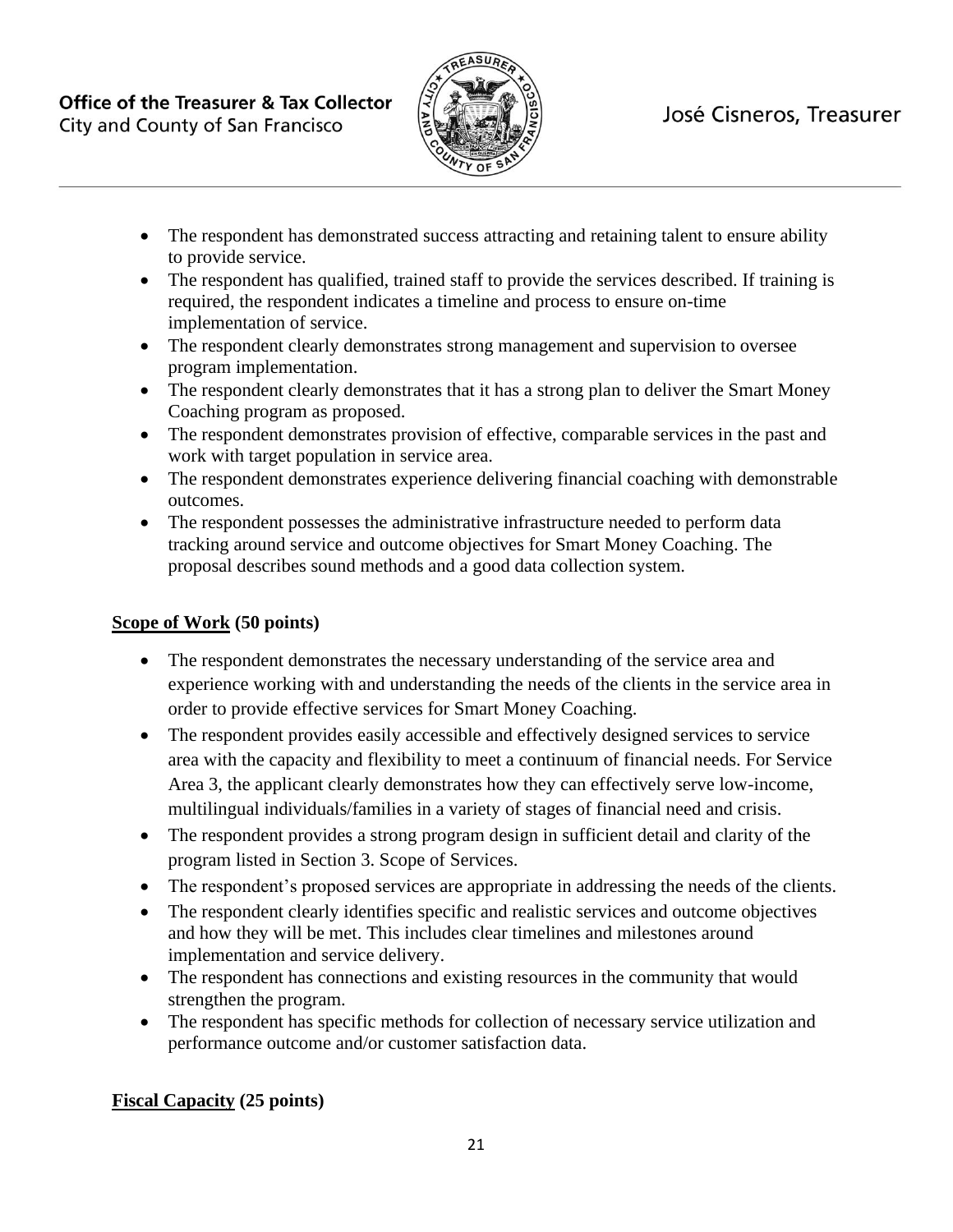

- Respondent's budget is clear and easy to understand.
- Respondent provides a budget for six-months of coaching with 1 full-time coach as well as projected annual cost for expansion of service to include an additional one, two and three coaches.
- Respondent's budget reflects sound, adequate allocation of resources.
- The respondent possesses the administrative infrastructure necessary to support the program including sufficient cash flow.
- Respondent reflects the effective use of organizational resources/external resources, including leveraged funds, designated exclusively for this program.

#### **D. Contractor Selection Processes**

Respondents that meet all the minimum qualifications and score 70 points and above for each Service Area will be added to the pre-qualified list for as-needed services in that Service Area. Due to the varied nature of the services to be performed, the City reserves the right to contract with any or all pre-qualified Respondents.

#### **Selection Interviews**

Following the Response Evaluation process, Respondents may be invited to interviews with the Evaluation Team. Interviews, if pursued by the City, will consist of standard questions asked of selected Respondents, and specific questions regarding individual proposals.

The City has sole and absolute discretion over whether interviews will be conducted or not to select Respondents for contract negotiations.

#### **Reference Checks**

Reference checks, including, but not limited to, prior clients may be used to determine the applicability of Respondent experience to the services the City is requesting and the quality of services and staffing provided to prior clients, as well as adherence to schedules/budgets and Respondent's problem-solving, project management and communication abilities, as well as performance on deliverables and outcomes, and effectiveness in meeting or exceeding project objectives.

#### **Other Terms and Conditions**

The selection of any pre-qualified Respondent for contract negotiations shall not imply acceptance by the City of all terms of the response, which may be subject to further negotiation and approvals before the City may be legally bound thereby. If a satisfactory contract cannot be negotiated in a reasonable time with any pre-qualified Respondent, then the City, in its sole discretion, may terminate negotiations and begin contract negotiations with any other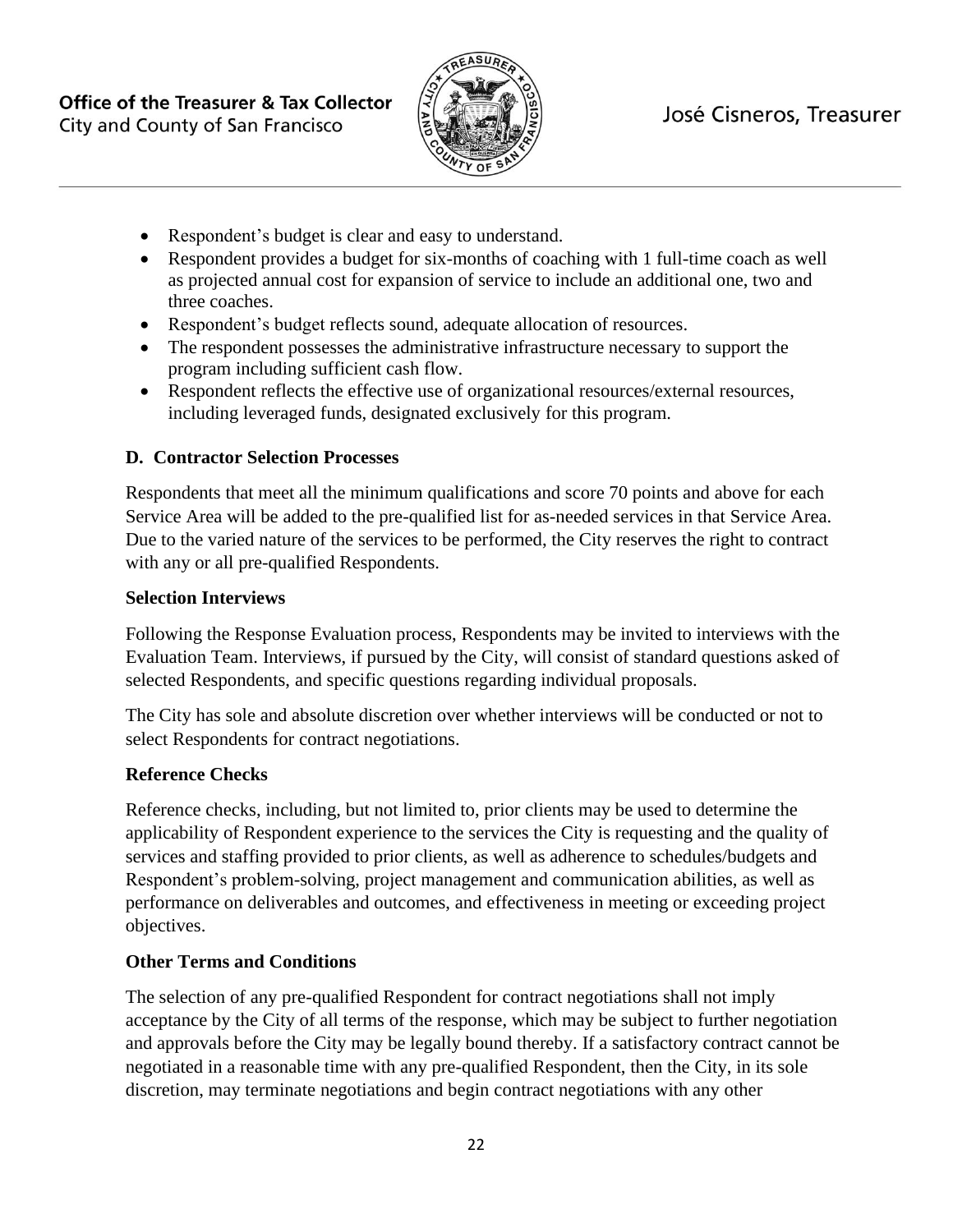

remaining pre-qualified Respondents. The City, in its sole discretion, has the right to approve or disapprove any staff person assigned to a firm's projects before and throughout the contract term. The City reserves the right at any time to approve, disapprove, or modify proposed project plans, timelines and deliverables.

**Please note:** Agencies submitting proposals that have previously been contracted by the City and County of San Francisco and/or Federal agencies to provide goods and/or services must successfully demonstrate compliance with performance/monitoring requirements specified in previous grants/contracts (corrective actions) in order to be considered responsive to this RFQ.

**Documented failure to correct performance/monitoring deficiencies identified in past City and County grants/contracts may result in Agency disqualification to participate in this RFQ**.

# **7. Terms and Conditions for Receipt of Proposals**

# **A. Errors and Omissions in RFQ**

Proposers are responsible for reviewing all portions of this RFP. Proposers are to promptly notify the Department, in writing, if the proposer discovers any ambiguity, discrepancy, omission, or other error in the RFP. Any such notification should be directed to the Department promptly after discovery, but in no event later than 72 hours prior to the date that proposals are due. Modifications and clarifications will be made by addenda as provided below.

#### **B. Inquiries Regarding RFQ**

Proposers shall submit all questions concerning this RFQ, scope of services or requirements in writing by email only before the RFQ Questions Deadline **of October 10, 2019 by 5:00 pm** PST and directed to: **[jessica.j.lindquist@sfgov.org](#page-0-0)**. All Proposer questions concerning the RFQ process shall be submitted no later than 72 hours prior to the Proposals Deadline. Proposers who fail to do so will waive all further rights to protest, based on these specifications and conditions.

#### **C. Objections to RFQ Terms**

Should a proposer object on any ground to any provision or legal requirement set forth in this RFP, the proposer must, not less than 72 hours prior to the RFP deadline, provide written notice to the Department setting forth with specificity the grounds for the objection. The failure of a proposer to object in the manner set forth in this paragraph shall constitute a complete and irrevocable waiver of any such objection.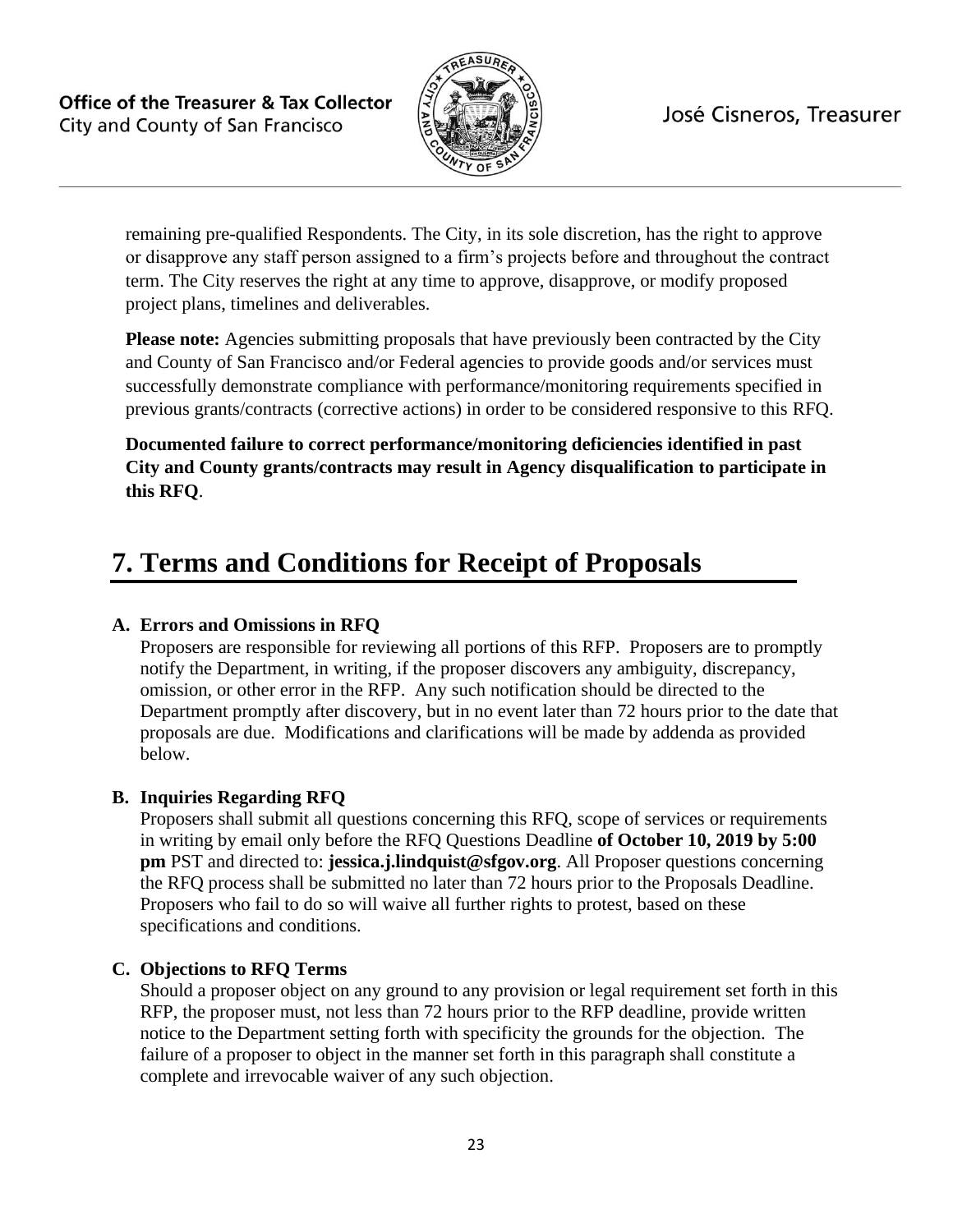

# **D. Change Notices**

The Department may modify the RFP, prior to the Proposals Deadline, by issuing Addenda to the RFP, which will be posted at [http://mission.sfgov.org/OCABidPublication.](http://mission.sfgov.org/OCABidPublication) The Proposer shall be responsible for ensuring that its proposal reflects any and all Addenda issued by the Department prior to the Proposals Deadline regardless of when the proposal is submitted. Therefore, the City recommends that the Proposer consult the website frequently, including shortly before the Proposals Deadline, to determine if the Proposer has downloaded all RFP Addenda. It is the responsibility of the Proposer to check for any Addenda, Questions and Answers, and updates, which will be posted on the City's Bid and Contracts website: [http://mission.sfgov.org/OCABidPublication.](http://mission.sfgov.org/OCABidPublication)

# **E. Term of Proposal**

Submission of a proposal signifies that the proposed services and prices are valid for 180 calendar days from the proposal due date and that the quoted prices are genuine and not the result of collusion or any other anti-competitive activity. At Proposer's election, the proposal may remain valid beyond the 180 day period in the circumstance of extended negotiations.

### **F. Revision of Proposal**

A proposer may revise a proposal on the proposer's own initiative at any time before the deadline for submission of proposals. The proposer must submit the revised proposal in the same manner as the original. A revised proposal must be received on or before, but no later than the proposal due date and time.

In no case will a statement of intent to submit a revised proposal, or commencement of a revision process, extend the proposal due date for any proposer. At any time during the proposal evaluation process, the Department may require a proposer to provide oral or written clarification of its proposal. The Department reserves the right to make an award without further clarifications of proposals received.

# **G. Errors and Omissions in Proposal**

Failure by the Department to object to an error, omission, or deviation in the proposal will in no way modify the RFP or excuse the vendor from full compliance with the specifications of the RFP or any contract awarded pursuant to the RFP.

#### **H. Financial Responsibility**

The City accepts no financial responsibility for any costs incurred by a firm in responding to this RFP. Submissions of the RFP will become the property of the City and may be used by the City in any way deemed appropriate.

# **I. Proposer's Obligations under the Campaign Reform Ordinance**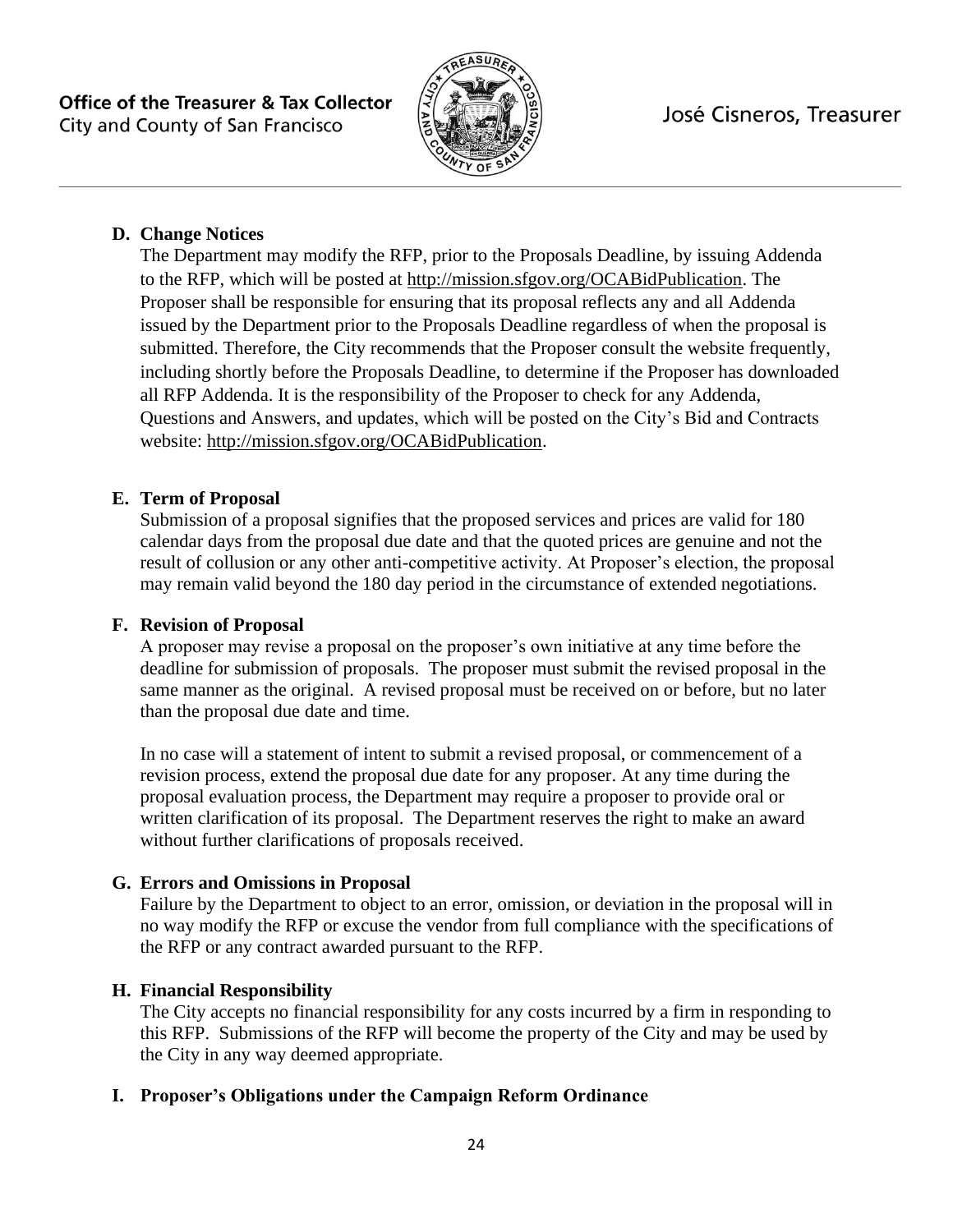

Proposers must comply with Section 1.126 of the S.F. Campaign and Governmental Conduct Code, which states:

No person who contracts with the City and County of San Francisco for the rendition of personal services, for the furnishing of any material, supplies or equipment to the City, or for selling any land or building to the City, whenever such transaction would require approval by a City elective officer, or the board on which that City elective officer serves, shall make any contribution to such an officer, or candidates for such an office, or committee controlled by such officer or candidate at any time between commencement of negotiations and the later of either (1) the termination of negotiations for such contract, or (2) three months have elapsed from the date the contract is approved by the City elective officer or the board on which that City elective officer serves.

If a Proposer is negotiating for a contract that must be approved by an elected local officer or the board on which that officer serves, during the negotiation period the Proposer is prohibited from making contributions to:

- The officer's re-election campaign;
- A candidate for that officer's office; and
- A committee controlled by the officer or candidate.

The negotiation period begins with the first point of contact, either by telephone, in person, or in writing, when a Proposer approaches any city officer or employee about a particular contract or grant, or a city officer or employee initiates communication with a potential contractor or Service provider about a contract or grant. The negotiation period ends when a contract or grant is awarded or not awarded to the Proposer. Examples of initial contacts include: (1) a Proposer contacts a city officer or employee to promote himself or herself as a candidate for a contract or grant; and (2) a city officer or employee contacts a provider to propose that the contractor apply for a contract or grant. Inquiries for information about a particular contract or grant, requests for documents relating to a Request for Proposal, and requests to be placed on a mailing list do not constitute negotiations.

Violation of Section 1.126 may result in the following criminal, civil, or administrative penalties:

- Criminal. Any person who knowingly or willfully violates section 1.126 is subject to a fine of up to \$5,000 and a jail term of not more than six months, or both.
- Civil. Any person who intentionally or negligently violates section 1.126 may be held liable in a civil action brought by the civil prosecutor for an amount up to \$5,000.
- Administrative. Any person who intentionally or negligently violates section 1.126 may be held liable in an administrative proceeding before the Ethics Commission held pursuant to the Charter for an amount up to \$5,000 for each violation.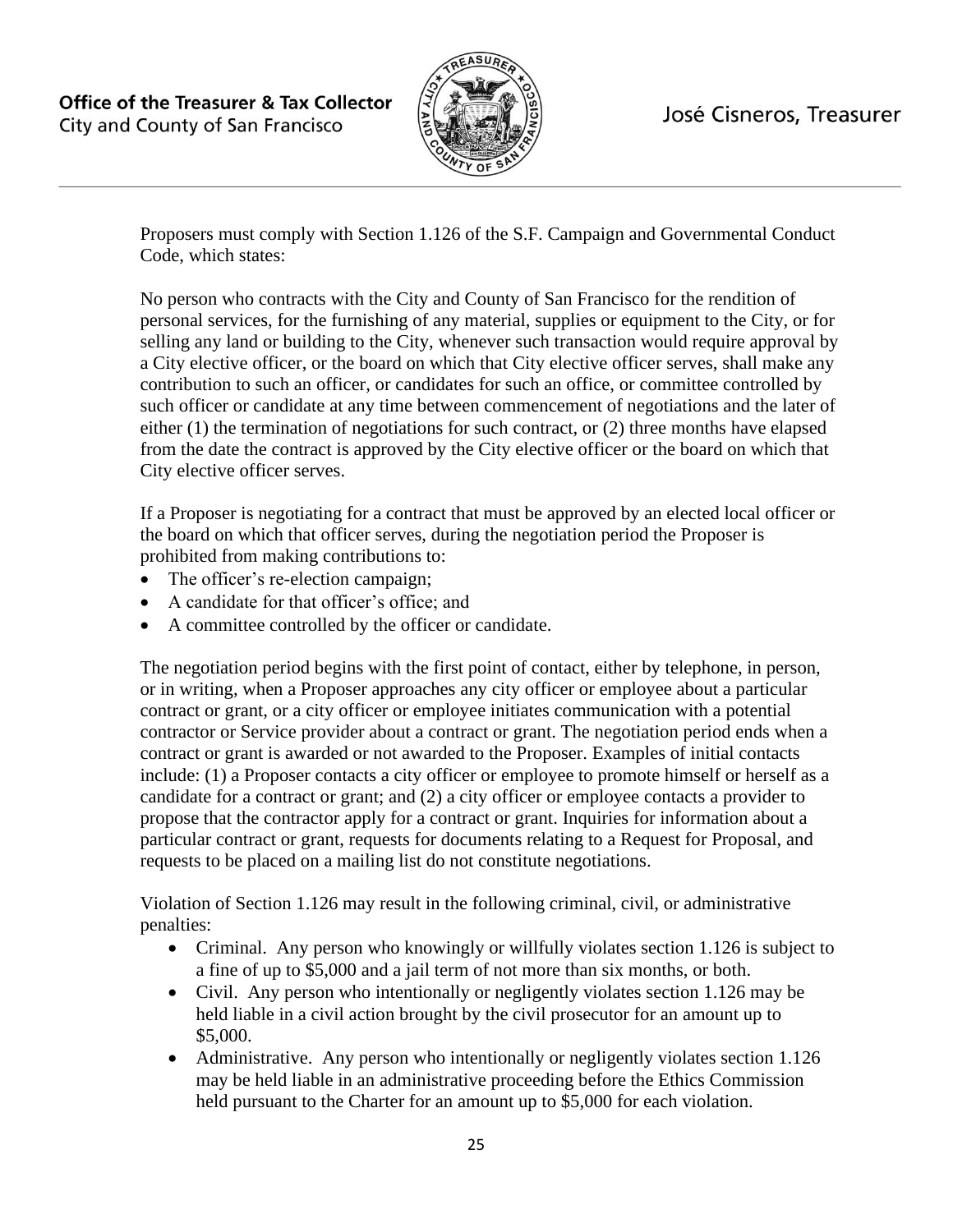

For further information, Proposers should contact the San Francisco Ethics Commission at (415) 581-2300.

# **J. Sunshine Ordinance**

In accordance with S.F. Administrative Code Section 67.24(e), Proposers' bids, responses to RFQs and all other records of communications between the City and persons or firms seeking contracts or grants shall be open to inspection immediately after a contract or grant has been awarded. Nothing in this provision requires the disclosure of a private person's or organization's net worth or other proprietary financial data submitted for qualification for a contract or other benefits until and unless that person or organization is awarded the contract or benefit. Information provided which is covered by this paragraph will be made available to the public upon request.

### **K. Public Access to Meetings and Records**

If a Proposer is a non-profit entity that receives a cumulative total per year of at least \$250,000 in City funds or City-administered funds and is a non-profit organization as defined in Chapter 12L of the S.F. Administrative Code, the Proposer must comply with Chapter 12L. The Proposer must include in its proposal (1) a statement describing its efforts to comply with the Chapter 12L provisions regarding public access to Proposer's meetings and records, and (2) a summary of all complaints concerning the Proposer's compliance with Chapter 12L that were filed with the City in the last two years and deemed by the City to be substantiated. The summary shall also describe the disposition of each complaint. If no such complaints were filed, the Proposer shall include a statement to that effect. Failure to comply with the reporting requirements of Chapter 12L or material misrepresentation in Proposer's Chapter 12L submissions shall be grounds for rejection of the proposal and/or termination of any subsequent Agreement reached on the basis of the proposal.

#### **L. Reservations of Rights by the City**

The issuance of this RFQ does not constitute an agreement by the City that any contract or grant will actually be entered into by the City. The City expressly reserves the right at any time to:

- 1. Waive or correct any defect or informality in any response, proposal, or proposal procedure;
- 2. Reject any or all proposals;
- 3. Reissue a Request for Proposals;
- 4. Prior to submission deadline for proposals, modify all or any portion of the selection procedures, including deadlines for accepting responses, the specifications or requirements for any materials, equipment or services to be provided under this RFQ, or the requirements for contents or format of the proposals;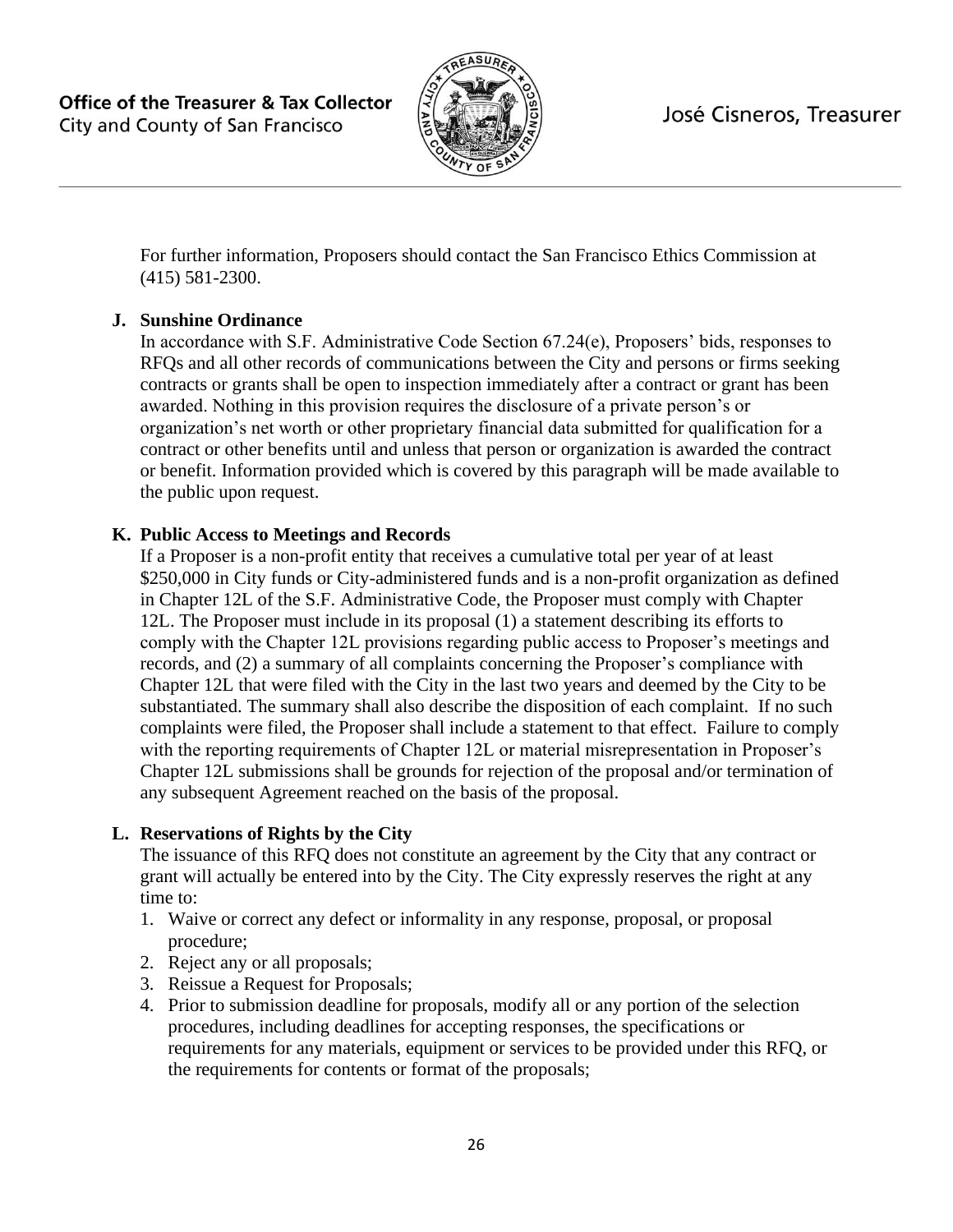

- 5. Procure any materials, equipment or services specified in this RFQ by any other means; or
- 6. Determine that no project will be pursued.

# **M. No Waiver**

No waiver by the City of any provision of this RFQ shall be implied from any failure by the City to recognize or take action on account of any failure by a Proposer to observe any provision of this RFQ.

# **N. Local Business Enterprise Goals and Outreach**

Due to county, federal, state and private funding for these services, Local Business Enterprise bid discounts will not be used in this RFQ.

# **O. Compliance with Previous Grant and Contract Requirements**

Agencies submitting proposals that have previously been granted by the City and County of San Francisco and/or Federal agencies to provide goods and/or services must successfully demonstrate compliance with performance/monitoring requirements specified in previous contracts or grants (corrective actions) in order to be considered responsive to this RFQ. Documented failure to correct performance/monitoring deficiencies identified in past City and County contracts or grant may result in agency disqualification to participate in this RFQ.

# **P. Other Terms and Conditions**

The selection of any Proposer for contract or grant agreement negotiations shall not imply acceptance by the City of all terms of any proposal or response to this RFQ, which may be subject to further negotiation and approvals by the City.

If a satisfactory contract or grant agreement cannot be negotiated in a reasonable time with the selected Proposer, then the City, in its sole discretion, may terminate negotiations and begin contract or grant agreement negotiations with the next highest scoring Proposer or may continue competition among remaining Proposers without reinitiating the RFQ process.

The City reserves the right at any time to approve, disapprove, or modify proposed staffing, plans, timelines and deliverables, provided that all modifications are within the scope of services sought by this RFQ.

This RFQ does not in any way limit the City's right to solicit contracts or grant agreements for similar or identical services if, in the City's sole and absolute discretion, it determines the proposals submitted in response to this RFQ are inadequate to satisfy its needs.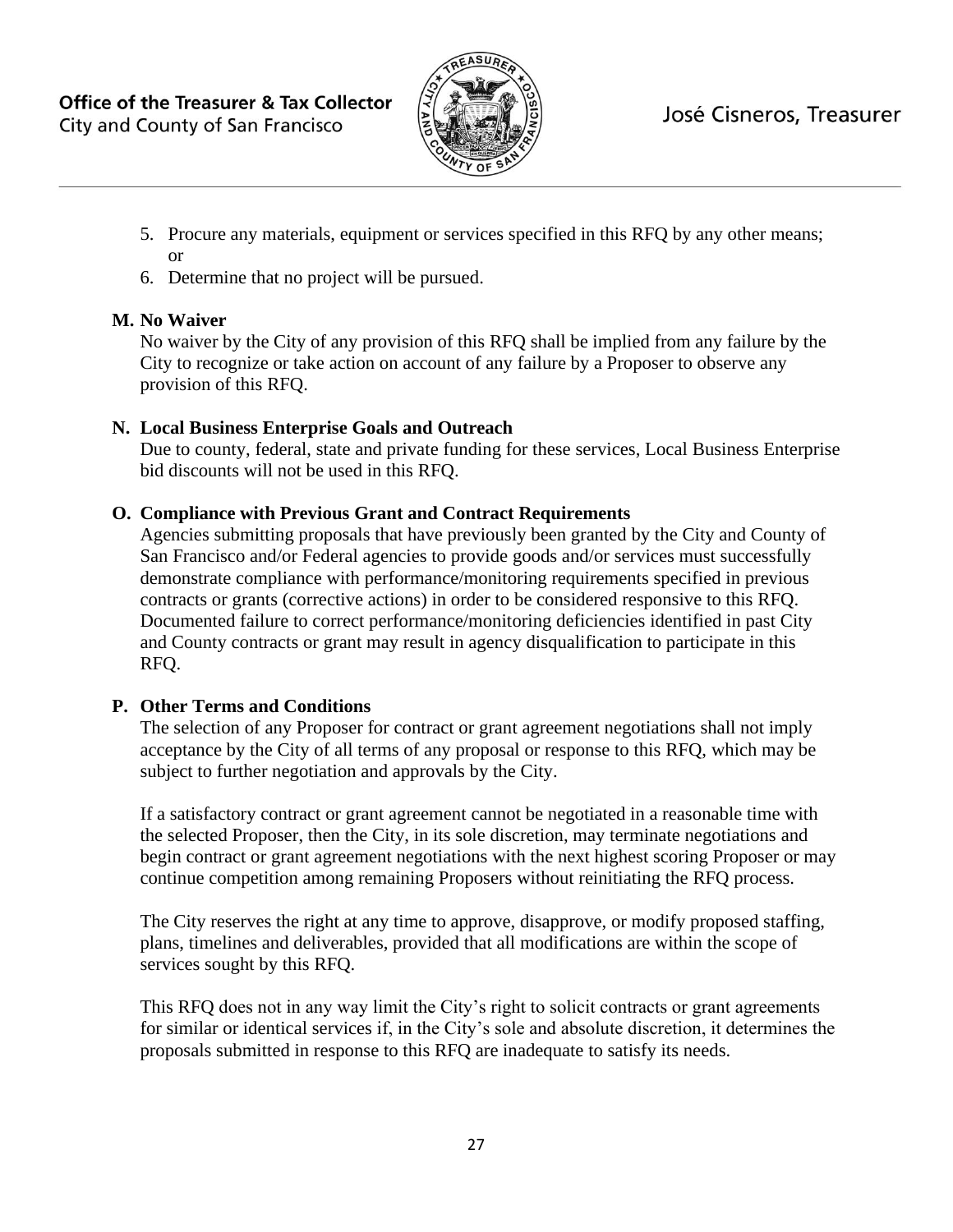

# **8. City Agreement Requirements**

### **A. Compliance with Laws and Regulations**

Proposers must comply with all applicable State, Federal, and local laws. In the event any governmental restrictions may be imposed which would necessitate alteration of the material, quality, workmanship or performance of the items offered on this Proposal prior to their delivery, it shall be the responsibility of the successful Proposer to notify the City at once, indicating in their letter the specific regulation which required such alterations. The City reserves the right to accept any such alterations, including any price adjustments occasioned thereby, or to cancel the contract.

#### **B. City's Approval Rights over Subcontractors and Subcontractor Payments**

The City has approval rights over the use of all Subcontractors. Proposers must identify all current Subcontractors in their Proposal. All current and future Subcontractors must conform to all City policies regarding Subcontractors. Furthermore, each Proposer understands, acknowledges, and agrees that if it subcontracts with a third party for services, the Proposer accepts responsibility for full and prompt payment to the third party. Any dispute between the Proposer and the third party, including any payment dispute, will be promptly remedied by the Proposer. Failure to promptly remedy or to make prompt payment to a third party (Subcontractor) may result in the City's withholding of payment to the Proposer.

#### **C. Release of Liability**

The Proposer hereby releases all individuals, entities and firms from all claims and losses that may arise from said individuals, entities or firms providing information, comments, or conclusions to inquiries that the City and County of San Francisco may make regarding the qualifications of any individual or firm seeking to be selected as a contractor or Subcontractor in connection with this RFQ. This release is freely given and will be applicable whether or not the proposals by said individuals, entities or firms are accurate or not, or made willfully or negligently.

#### **D. Term of Cost and Work Effort Estimate**

Submission of a Proposal signifies that the proposed services and prices are valid for the full term of the contract awarded under this RFQ, including all options to extend, and that the quoted prices are genuine and not the result of collusion or any other anti-competitive activity.

The City may award contract(s) or grant(s), based on Proposals received without discussion. A Proposer's initial cost and work effort estimate should, therefore, be based on the most favorable terms available. The City reserves the right to accept other than the lowest price offer and reject all Proposals that are not responsive to this RFQ.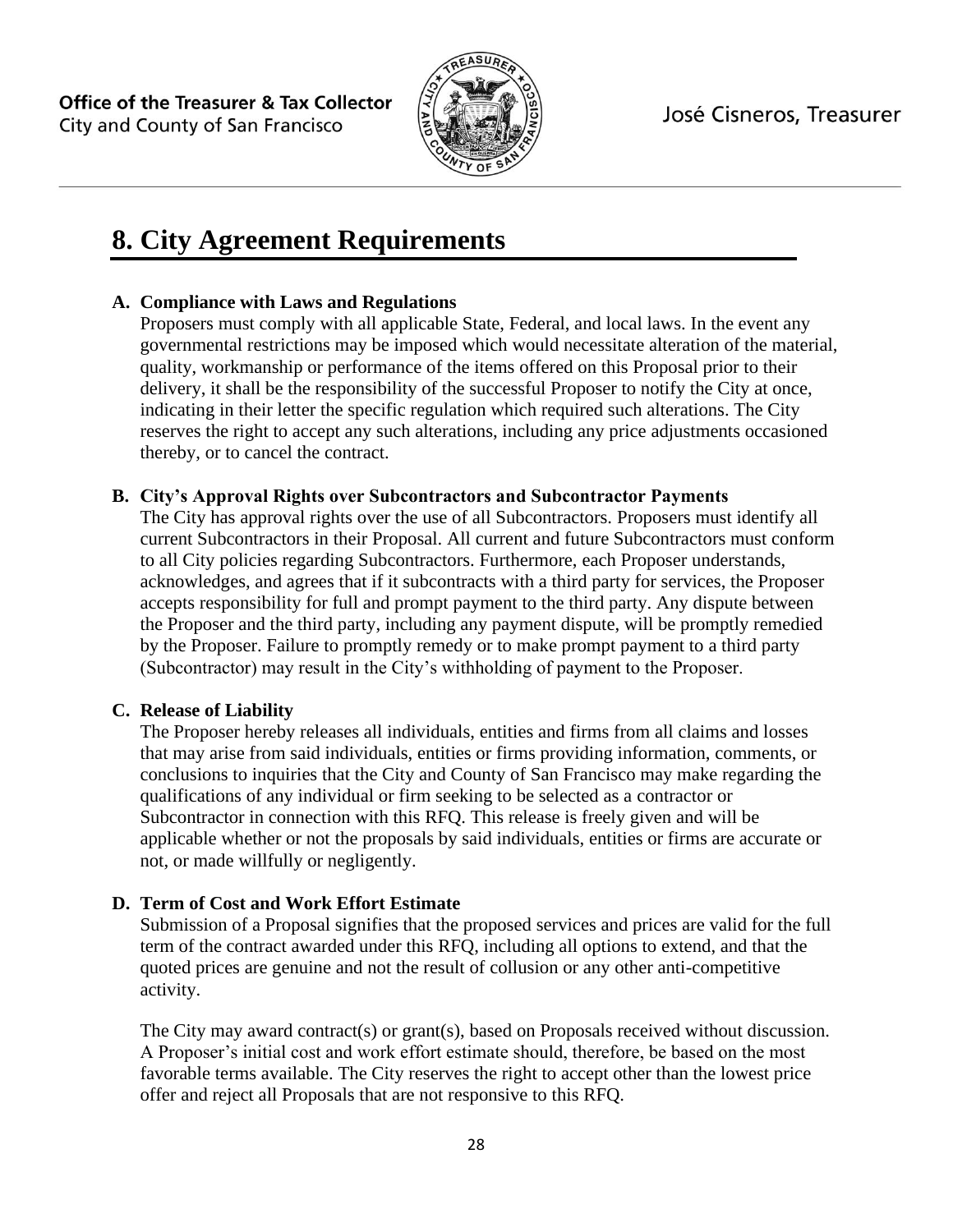

# **E. Standard Agreement Provisions**

The successful Proposer will be required to enter into a contract or grant agreement. Failure to timely execute the agreement, or to furnish any and all insurance certificates and policy endorsement, surety bonds or other materials required in the agreement, shall be deemed an abandonment of a contract or grant offer. The City, in its sole discretion, may select another Proposer.

### **F. Nondiscrimination in Contracts and Benefits**

The successful Proposer will be required to agree to comply fully with and be bound by the provisions of Chapters 12B and 12C of the San Francisco Administrative Code. Generally, Chapter 12B prohibits the City and County of San Francisco from entering into contracts or leases with any entity that discriminates in the provision of benefits between employees with domestic partners and employees with spouses, and/or between the domestic partners and spouses of employees. The Chapter 12C requires nondiscrimination in contracts in public accommodation. Additional information on Chapters 12B and 12C is available on the CMD's website at http://sfgov.org/cmd/.

### **G. Minimum Compensation Ordinance (MCO)**

The successful Proposer will be required to agree to comply fully with and be bound by the provisions of the Minimum Compensation Ordinance (MCO), as set forth in S.F. Administrative Code Chapter 12P. Generally, this Ordinance requires contractors to provide employees covered by the Ordinance who do work funded under the contract with hourly gross compensation and paid and unpaid time off that meet certain minimum requirements. For the amount of hourly gross compensation currently required under the MCO, see www.sfgov.org/olse/mco. Note that this hourly rate may increase on January 1 of each year and that contractors will be required to pay any such increases to covered employees during the term of the contract. Additional information regarding the MCO is available on the web at www.sfgov.org/olse/mco.

# **H. Health Care Accountability Ordinance (HCAO)**

The successful Proposer will be required to agree to comply fully with and be bound by the provisions of the Health Care Accountability Ordinance (HCAO), as set forth in S.F. Administrative Code Chapter 12Q. Contractors should consult the San Francisco Administrative Code to determine their compliance obligations under this chapter. Additional information regarding the HCAO is available on the web at www.sfgov.org/olse/hcao.

# **I. First Source Hiring Program (FSHP)**

If the contract is for more than \$50,000, then the First Source Hiring Program (Admin. Code Chapter 83) may apply. Generally, this ordinance requires contractors to notify the First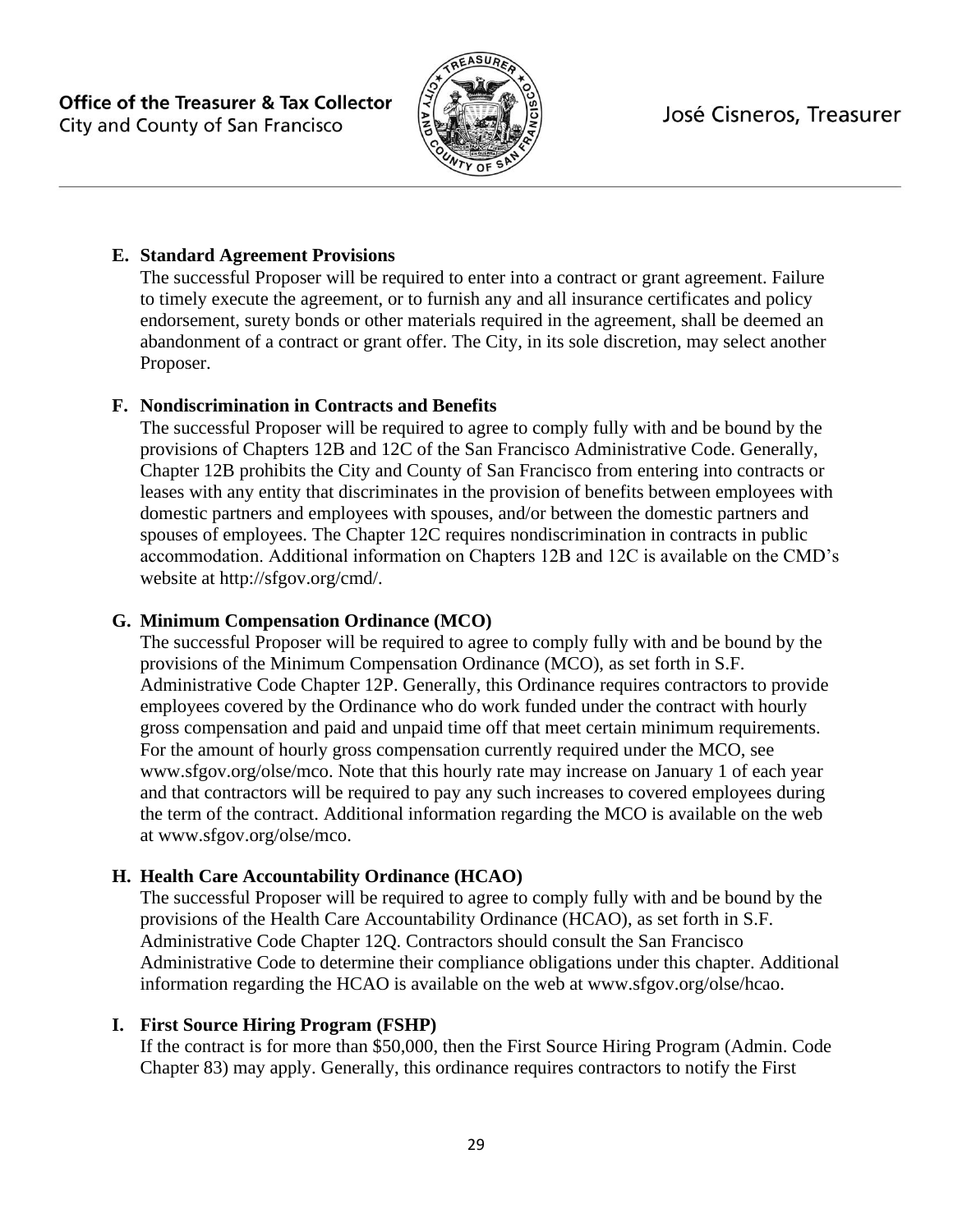

Source Hiring Program of available entry-level jobs and provide the Workforce Development System with the first opportunity to refer qualified individuals for employment.

Contractors should consult the San Francisco Administrative Code to determine their compliance obligations under this chapter. Additional information regarding the FSHP is available on the web at http://oewd.org/first-sourceand from the First Source Hiring Administrator, (415) 701-4848.

#### **J. Conflicts of Interest**

The successful Proposer will be required to agree to comply fully with and be bound by the applicable provisions of state and local laws related to conflicts of interest, including Section 15.103 of the City's Charter, Article III, Chapter 2 of City's Campaign and Governmental Conduct Code, and Section 87100 et seq. and Section 1090 et seq. of the Government Code of the State of California. The successful Proposer will be required to acknowledge that it is familiar with these laws; certify that it does not know of any facts that constitute a violation of said provisions; and agree to immediately notify the City if it becomes aware of any such fact during the term of the Agreement.

Individuals who will perform work for the City on behalf of the successful Proposer might be deemed consultants under state and local conflict of interest laws. If so, such individuals will be required to submit a Statement of Economic Interests, California Fair Political Practices Commission Form 700, to the City within ten calendar days of the City notifying the successful Proposer that the City has selected the Proposer.

#### **K. Insurance Requirements**

Upon award, Awarded Providers shall provide a copy of current insurance certificate naming the City as Additional Insured in a separate endorsement page, or submit evidence that it can obtain the following coverage and name the City as Additional Insured: (1) Workers' Compensation, in statutory amounts, with Employers' Liability Limits not less than \$1,000,000 each accident, injury or illness; (2) Commercial General Liability Insurance with limits not less than \$1,000,000 each occurrence Combined Single Limit for Bodily Injury and Property Damage, including Contractual Liability, Personal Injury, Products and Completed Operations; (3) Commercial Automobile Liability Insurance with limits not less than \$1,000,000 each occurrence Combined Single Limit for Bodily Injury and Property Damage, including Owned, Non-Owned and Hired auto coverage, as applicable; and (4) Professional Liability Insurance for negligent acts, errors or omission with respect to professional or technical services with limits not less than \$1,000,000 for each claim.

#### **L. Compliance with Municipal Codes**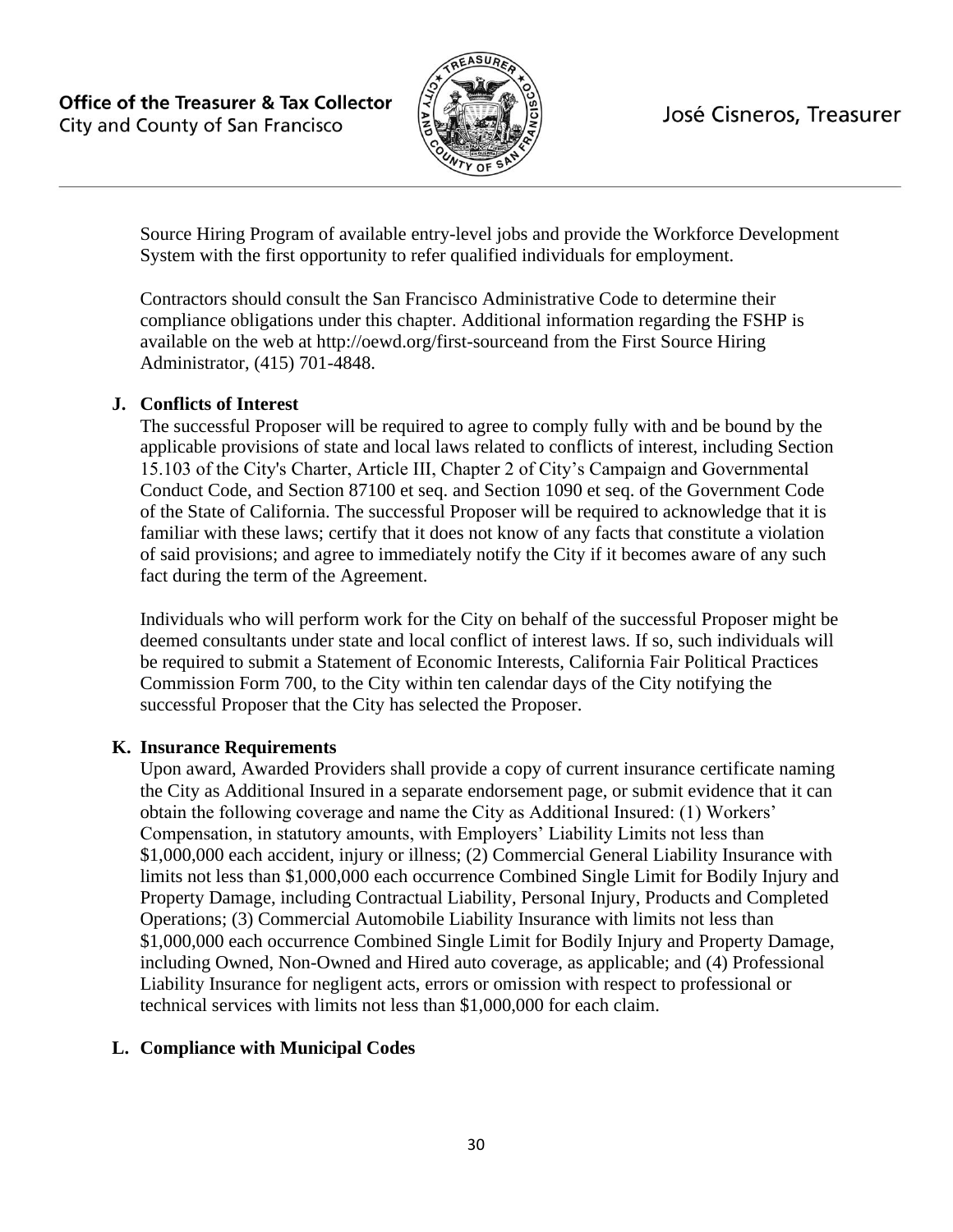

Awarded Providers that do not comply with laws set forth in San Francisco's Municipal Codes may be unable to enter into an agreement with the City. Some of the laws are included in this RFQ.

# **M. Companies Headquartered in Certain States**

This Agreement is subject to the requirements of Administrative Code Chapter 12X, which prohibits the City from entering into contracts with companies headquartered in states with laws that perpetuate discrimination against LGBT populations or where any or all of the work on the contract will be performed in any of those states. Proposers are hereby advised that Proposers which have their United States headquarters in a state on the Covered State List, as that term is defined in Administrative Code Section 12X.3, or where any or all of the work on the contract will be performed in a state on the Covered State List may not enter into contract with the City. A list of states on the Covered State List is available at the website of the City Administrator.

# **9. Protest Procedures**

The City reserves the right to proceed with its Awarded Provider selection and/or negotiation process during any protest period. The City will cease its Awarded Provider selection process only if and when it receives a notification of decision that is in favor of the protester.

# **A. Protest of Non-Responsiveness Determination**

Within five business days of the City's issuance of a notice of non-responsiveness, any Proposer that has submitted a proposal and believes that the City has incorrectly determined that its proposal is non-responsive may submit a written notice of protest by email (fax is not acceptable). Such notice of protest must be received by the City on or before the fifth business day following the City's issuance of the notice of non-responsiveness. The notice of protest must include a written statement specifying in detail each and every one of the grounds asserted for the protest. The protest must be signed by an individual authorized to represent the Proposer, and must cite the law, rule, local ordinance, procedure or RFQ provision on which the protest is based. In addition, the protestor must specify facts and evidence sufficient for the City to determine the validity of the protest.

# **B. Protest of Contract or Grant Award**

Within five business days of the City's issuance of a notice of intent to award contract(s) or grant(s) under this RFQ, any Proposer that has submitted a responsive proposal, and believes that the City has incorrectly selected another Proposer for award, may submit a written notice of protest by e-mail (fax is not acceptable). Such notice of protest must be received by the City on or before the fifth  $(5<sup>th</sup>)$  business day after the City's issuance of the notice of intent to award a contract(s) or grant(s).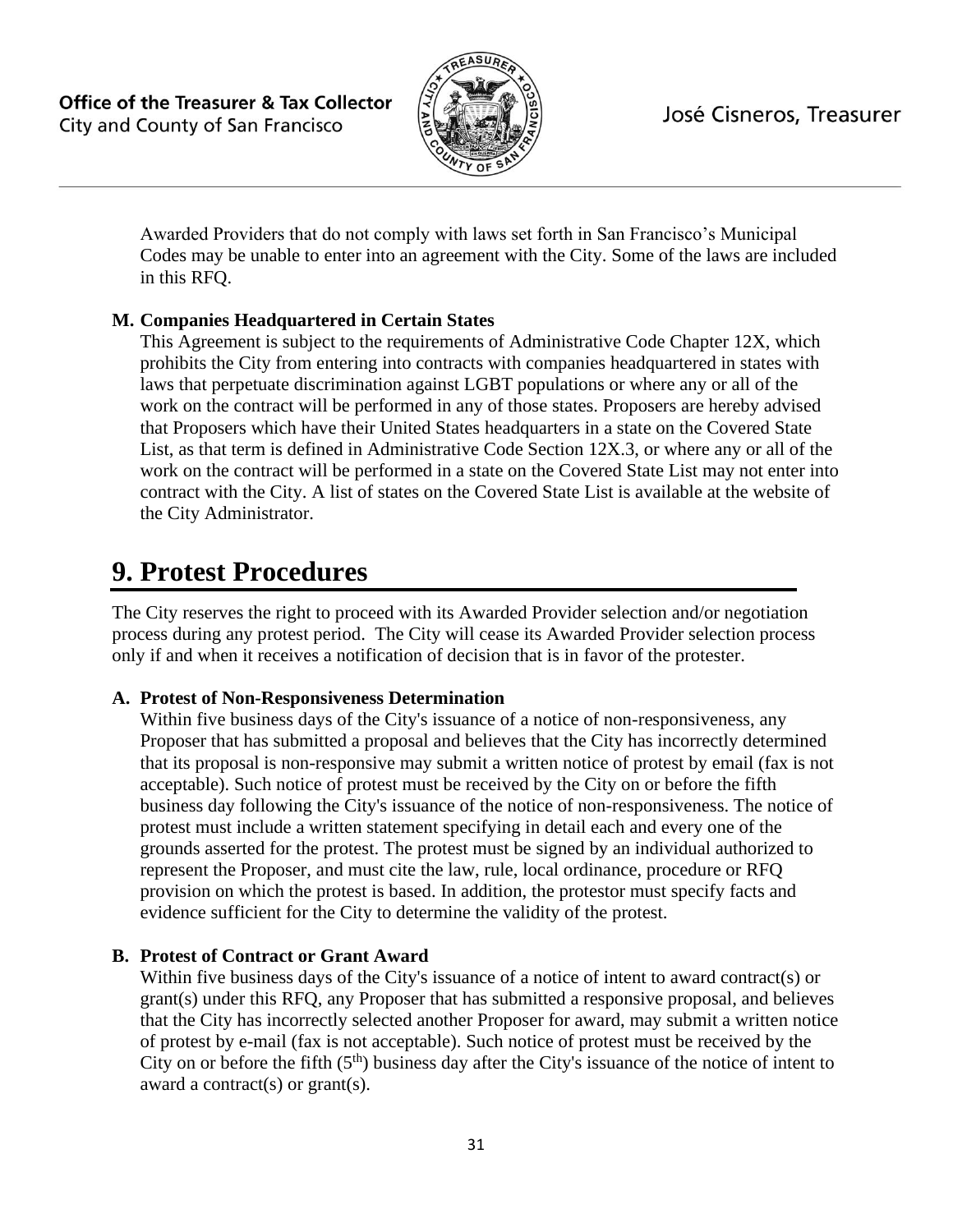

The notice of protest must include a written statement specifying in detail each and every one of the grounds asserted for the protest. The protest must be signed by an individual authorized to represent the Proposer, and must cite the law, rule, local ordinance, procedure or RFQ provision on which the protest is based. In addition, the protestor must specify facts and evidence sufficient for the City to determine the validity of the protest.

All protests must be received by the due date. Protests **must** be submitted by email addressed to Tajel Shah, Chief Assistant Treasurer at tajel.shah@sfgov.org. Protests or notice of protests made by mail, orally (e.g., by telephone) or by FAX will not be considered.

# **10. Standard City Vendor Forms**<sup>1</sup>

### **A. How to Become Eligible to Do Business with the City**

Before the City can award any award to a provider, all providers must meet the minimum requirements described below. There may be additional requirements placed upon a provider depending on the type of good or service to be purchased.

#### **B. Mandatory Forms**

At a minimum, in order to become eligible to do business with the City, a provider must submit the following documents to the Vendor Support Division via the City's supplier portal located at [https://sfcitypartner.sfgov.org/:](https://sfcitypartner.sfgov.org/)

- 1. [Vendor Application Packet](http://sfgov.org/oca/file/167) (includes **New Vendor Number Request Form** and **IRS Form W-9**)
- 2. [CC](http://www.sftreasurer.org/vendor)SF Vendor [Business Registration \(Electronic Submission -](http://www.sftreasurer.org/vendor) you must have a vendor [number to complete\)](http://www.sftreasurer.org/vendor)
- 3. [CMD 12B-101 Declaration](http://sfgov.org/oca/sites/default/files/CMD-12B-101%20Declaration.pdf) of Nondiscrimination in Contracts and Benefits

#### **C. Provider Eligibility and Invoice Payment**

Providers must have a City-issued Supplier number, have all compliance paperwork submitted and approved by the City, and have an executed agreement or purchase order before payments can be made. Once a Supplier number has been assigned, an email notification will be provided by the City's Vendor File Support Division. This notification will include instructions on how to sign up to receive payments through the City's supplier portal located at [https://sfcitypartner.sfgov.org/.](https://sfcitypartner.sfgov.org/)

 $1$  In this RFQ section, the term "Vendor" is used interchangeably with "Supplier," and describes a provider seeking to enter into contract or grant agreement with the City. Since the City's transition to the PeopleSoft Financial System (F\$P) in 2017, City providers are now assigned Supplier identification numbers (Supplier IDs), which replace previously-assigned Vendor numbers. Any references on proposal forms to "Vendor Number" shall mean a Supplier ID, assigned by the City. For more information, please visit [https://sfcitypartner.sfgov.org/.](https://sfcitypartner.sfgov.org/)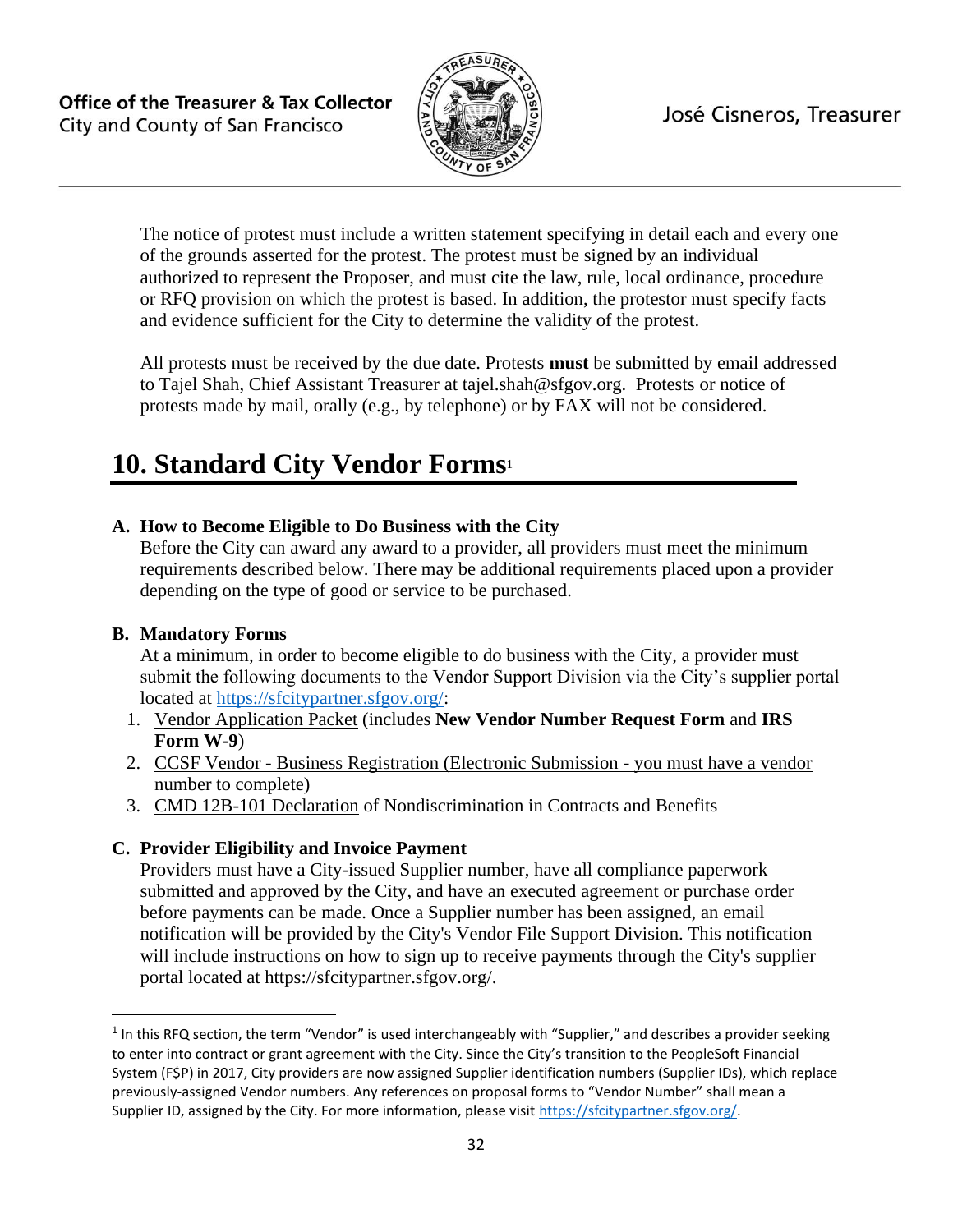

| Form                                                                                                                              | <b>Purpose/Info</b>                                                                                                                                                                                                                                                                                                                                                                                                                                                                                                        | <b>Routing</b>                                                |
|-----------------------------------------------------------------------------------------------------------------------------------|----------------------------------------------------------------------------------------------------------------------------------------------------------------------------------------------------------------------------------------------------------------------------------------------------------------------------------------------------------------------------------------------------------------------------------------------------------------------------------------------------------------------------|---------------------------------------------------------------|
| <b>CCSF Vendor - Business</b><br><b>Registration (Electronic</b><br>Submission - you must<br>have a vendor number to<br>complete) | This declaration is required for city<br>vendors to determine if you are<br>required to obtain a Business<br>Registration Certificate.                                                                                                                                                                                                                                                                                                                                                                                     | https://sfcitypartner.sfgov.<br>$org/$                        |
| Declaration of<br>Nondiscrimination in<br>Contracts and<br><b>Benefits with supporting</b><br>documentation<br>(Form CMD-12B-101) | This Declaration is used by the<br>City's Contract Monitoring<br>Division to determine if a vendor<br>offers benefits to employees. When<br>a vendor offers benefits, it must be<br>verified that all benefits, including<br>insurance plans and leaves, are<br>offered equally to employees with<br>spouses and employees with<br>domestic partners. For more<br>information and assistance, please<br>visit the City<br><b>Administrator's Contract</b><br><b>Monitoring Division Equal</b><br><b>Benefits</b> web page. | https://sfcitypartner.sfgov.<br>org/                          |
| <b>Vendor Profile Application</b>                                                                                                 | <b>Includes New Vendor Number</b><br>Request Form and IRS Form W-9.                                                                                                                                                                                                                                                                                                                                                                                                                                                        | https://sfcitypartner.sfgov.<br>$\frac{\text{org}}{\text{g}}$ |

# **D. Vendor Eligibility Forms**

# **E. Supplemental Forms**

| Form:                                                                                           | <b>Required If:</b>                                                                                                                                                                                                                                 |
|-------------------------------------------------------------------------------------------------|-----------------------------------------------------------------------------------------------------------------------------------------------------------------------------------------------------------------------------------------------------|
| Minimum Compensation<br>Ordinance (MCO)<br>Declaration<br>$\left(\frac{d}{d} \text{pdf}\right)$ | You have at least \$25,000 (\$50,000 for non-profit organizations)<br>in cumulative annual business with a City department or<br>departments and have more than 5 employees, including<br>employees of any parent, subsidiaries and Subcontractors. |
| <b>Health Care Accountability</b><br>Ordinance (HCAO)                                           | You have at least \$25,000 (\$50,000 for non-profit organizations)<br>in cumulative annual business with a City department or<br>departments and have more than 20 employees (more than 50                                                          |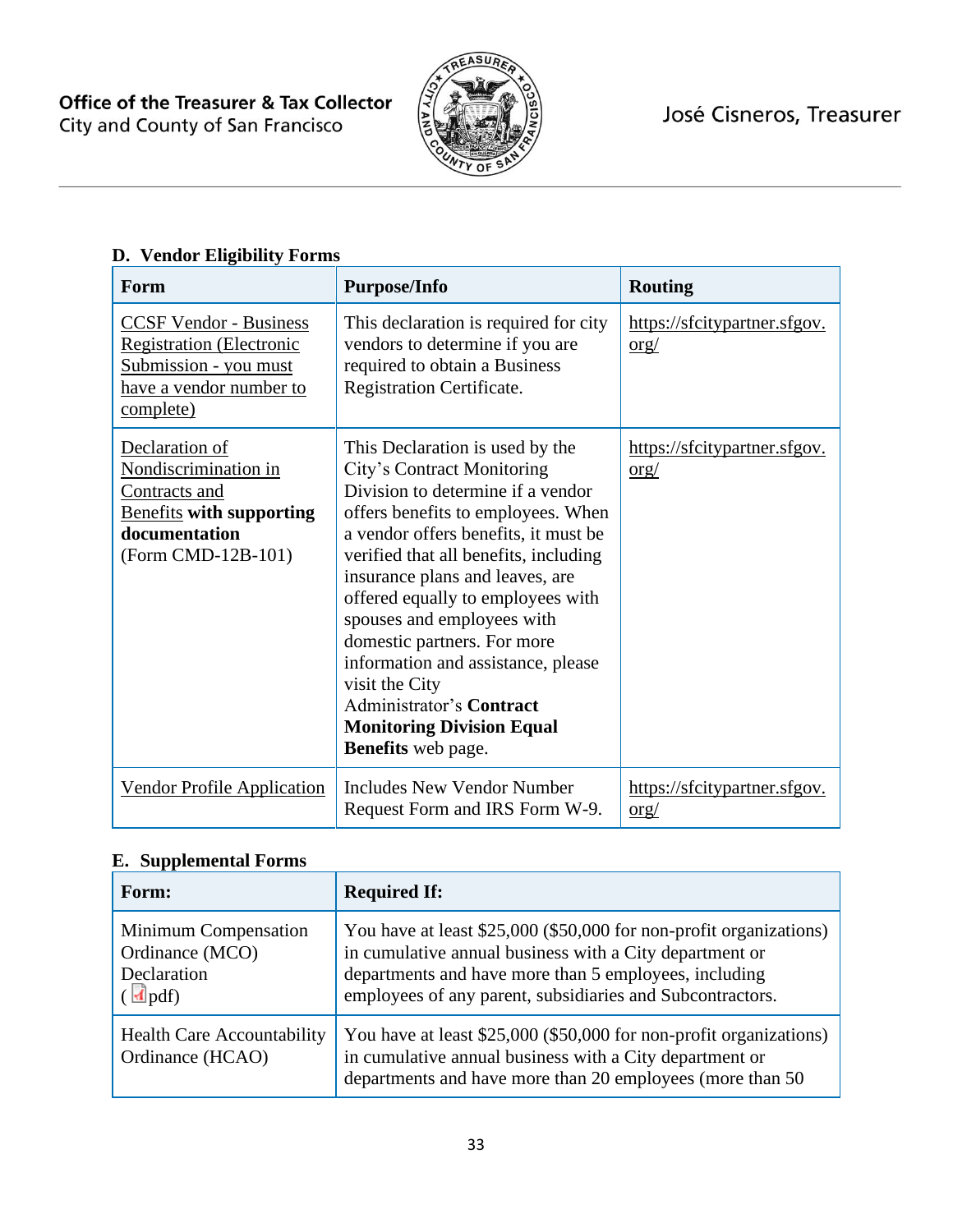

| Declaration                      | employees for nonprofit organizations), including employees of              |
|----------------------------------|-----------------------------------------------------------------------------|
| $\triangleleft$ pdf)             | any parent, subsidiaries or Subcontractors.                                 |
| <b>Insurance Requirements</b>    | The solicitation requires the successful Proposer to demonstrate            |
| (pdf)                            | proof of insurance.                                                         |
| Payment (Labor and               | The solicitation requires the awarded vendor to post a Payment              |
| Material) Bond (pdf)             | (Labor and Material) bond.                                                  |
| Performance Bond (pdf)           | The solicitation requires the awarded vendor to post a<br>Performance bond. |
| <b>Local Business Enterprise</b> | You desire to participate in the City's Local Business Enterprise           |
| Program                          | Program which helps certain financially disadvantaged                       |
| <b>Application</b> (Contract     | businesses increase their ability to compete effectively for City           |
| <b>Monitoring Division</b> )     | contracts                                                                   |

For further guidance, refer to the City's supplier training videos that are located online at: <https://sfcitypartner.sfgov.org/>